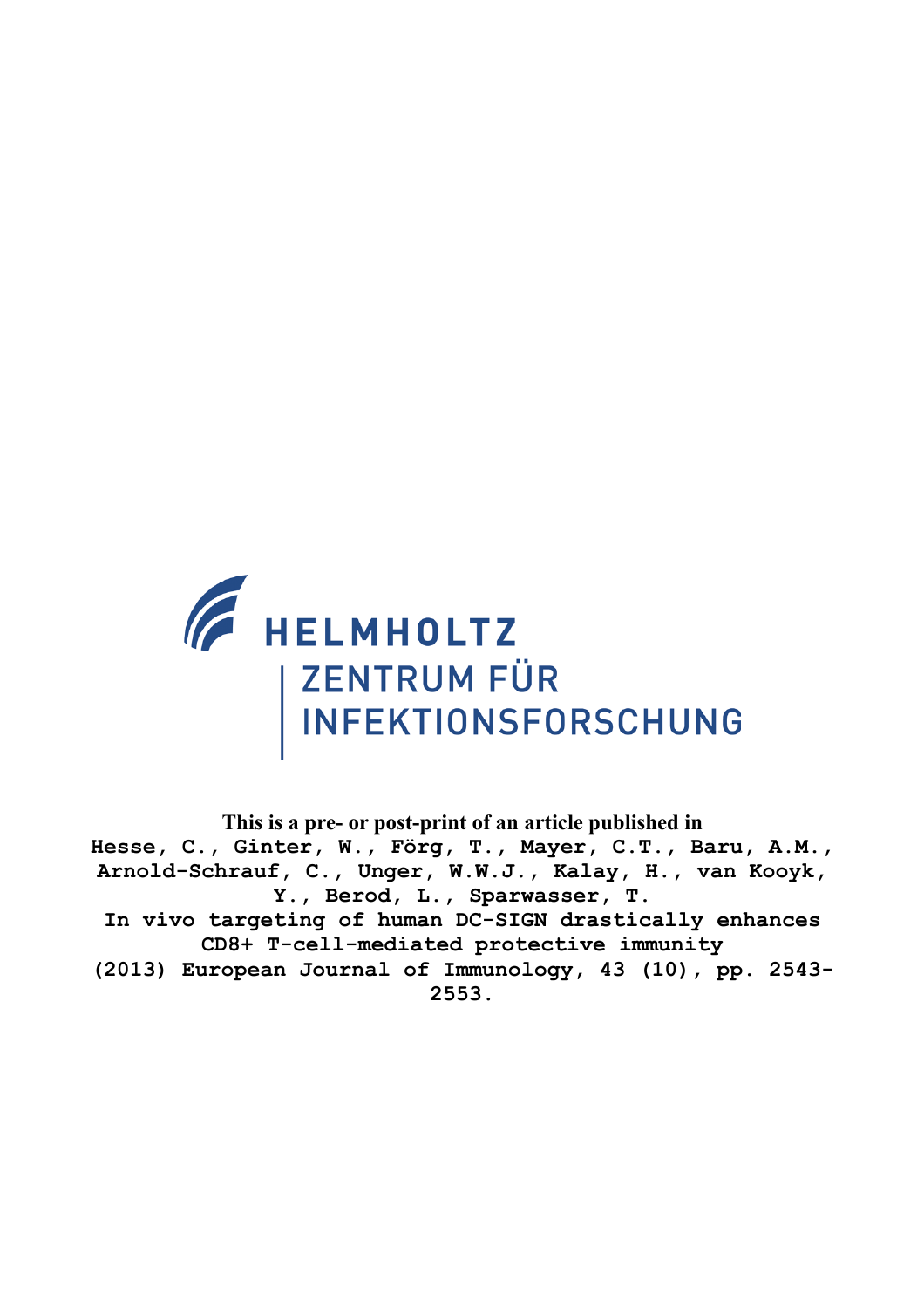# **In vivo targeting of human DC-SIGN drastically enhances CD8<sup>+</sup> T-cellmediated protective immunity**

Christina Hesse<sup>1\*</sup>, Wiebke Ginter<sup>1\*</sup>, Theresa Förg<sup>1</sup>, Christian T. Mayer<sup>1</sup>, Abdul Mannan Baru<sup>1</sup>, Catharina Arnold-Schrauf<sup>1</sup>, Wendy W. J. Unger<sup>2</sup>, Hakan Kalay<sup>2</sup>, Yvette van Kooyk<sup>2</sup>, Luciana Berod<sup>1\*</sup> and Tim Sparwasser<sup>1\*</sup>

<sup>1</sup>Institute of Infection Immunology, TWINCORE, Centre for Experimental and Clinical Infection Research, a joint venture between the Medical School Hannover (MHH) and the Helmholtz Centre for Infection Research (HZI), Hannover, Germany. <sup>2</sup>Department of Molecular Cell Biology and Immunology, VU University Medical Centre, Amsterdam, The Netherlands.

\* equally contributed

Corresponding authors:

Tim Sparwasser or Luciana Berod

Institute of Infection Immunology

Feodor-Lynen-Straße 7, D-30625 Hannover, Germany

Phone +49-511-220027201, FAX +49-511-220027203

E-mail: [tim.sparwasser@twincore.de](mailto:tim.sparwasser@twincore.de) or luciana.berod@twincore.de

Keywords: cross-presentation, DC-SIGN, dendritic cells, Listeria, vaccine

Abbreviations used in this paper: BMDC, bone marrow-derived DC; cDC, conventional DC; DC-SIGN, DC-specific-ICAM3-grabbing-non-integrin; MMR, macrophage mannose receptor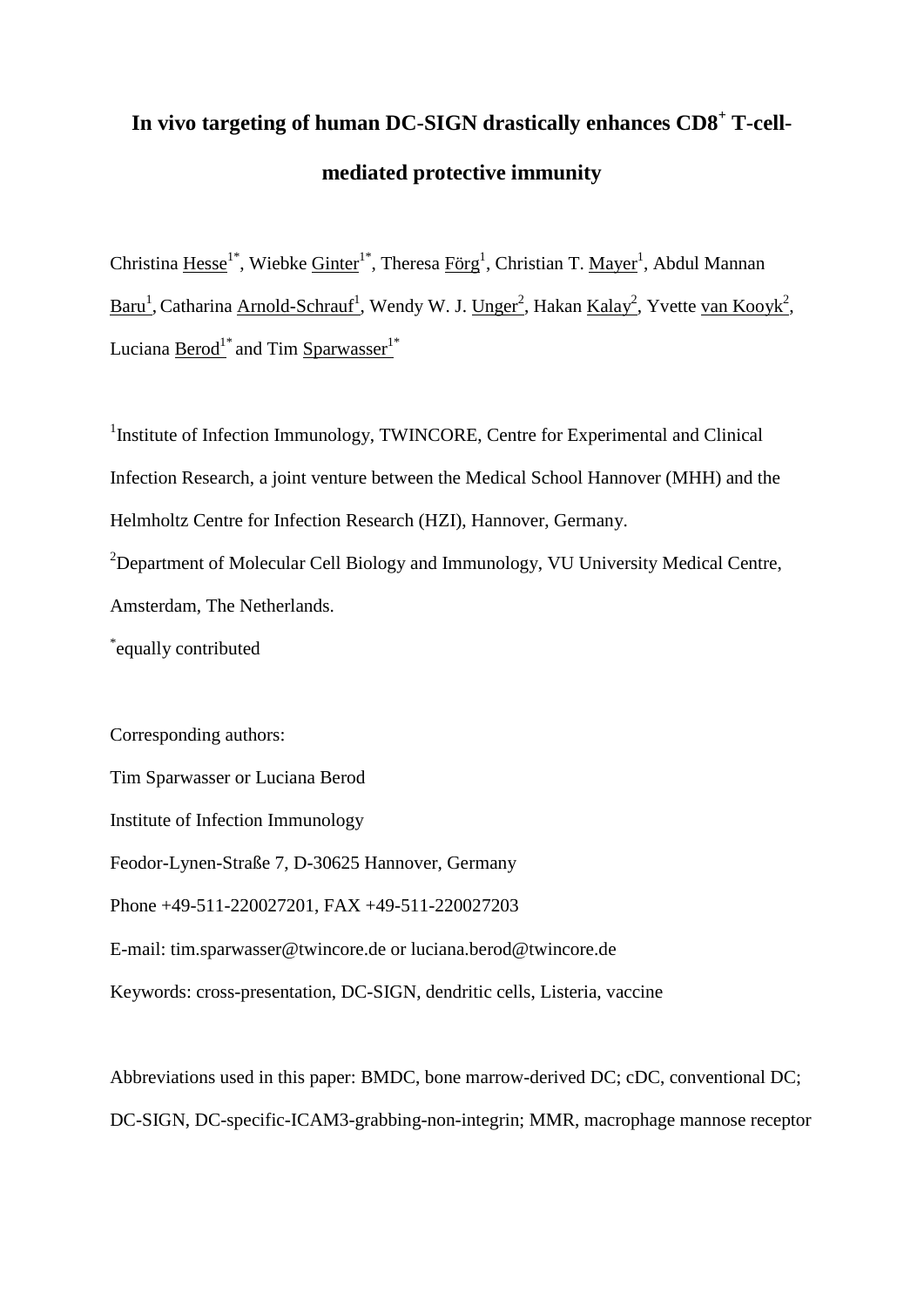#### **Abstract**

Vaccination is one of the oldest yet still most effective methods to prevent infectious diseases. Yet, eradication of intracellular pathogens and treatment of certain diseases like cancer requiring efficient cytotoxic immune responses remain a medical challenge. In mice, a successful approach to induce strong CTL reactions is to target antigens to DCs using specific antibodies against surface receptors in combination with adjuvants. A major drawback for translating this strategy into one for the clinic is the lack of analogous targets in human DCs. DC-SIGN (DC-specific-ICAM3-grabbing-non-integrin/CD209) is a C-type lectin receptor with potent endocytic capacity and a highly restricted expression on human immature DCs. Therefore, DC-SIGN represents an ideal candidate for DC targeting. Using transgenic mice that express human DC-SIGN under the control of the murine CD11c promoter (hSIGN mice), we explored the efficacy of anti-DC-SIGN antibodies to target antigens to DCs and induce protective immune responses in vivo. We show that anti-DC-SIGN antibodies conjugated to OVA induced strong and persistent antigen-specific  $CD4^+$  and  $CD8^+$  T-cell responses, which efficiently protected from infection with OVA-expressing *Listeria monocytogenes*. Thus, we propose DC targeting via DC-SIGN as a promising strategy for novel vaccination protocols against intracellular pathogens.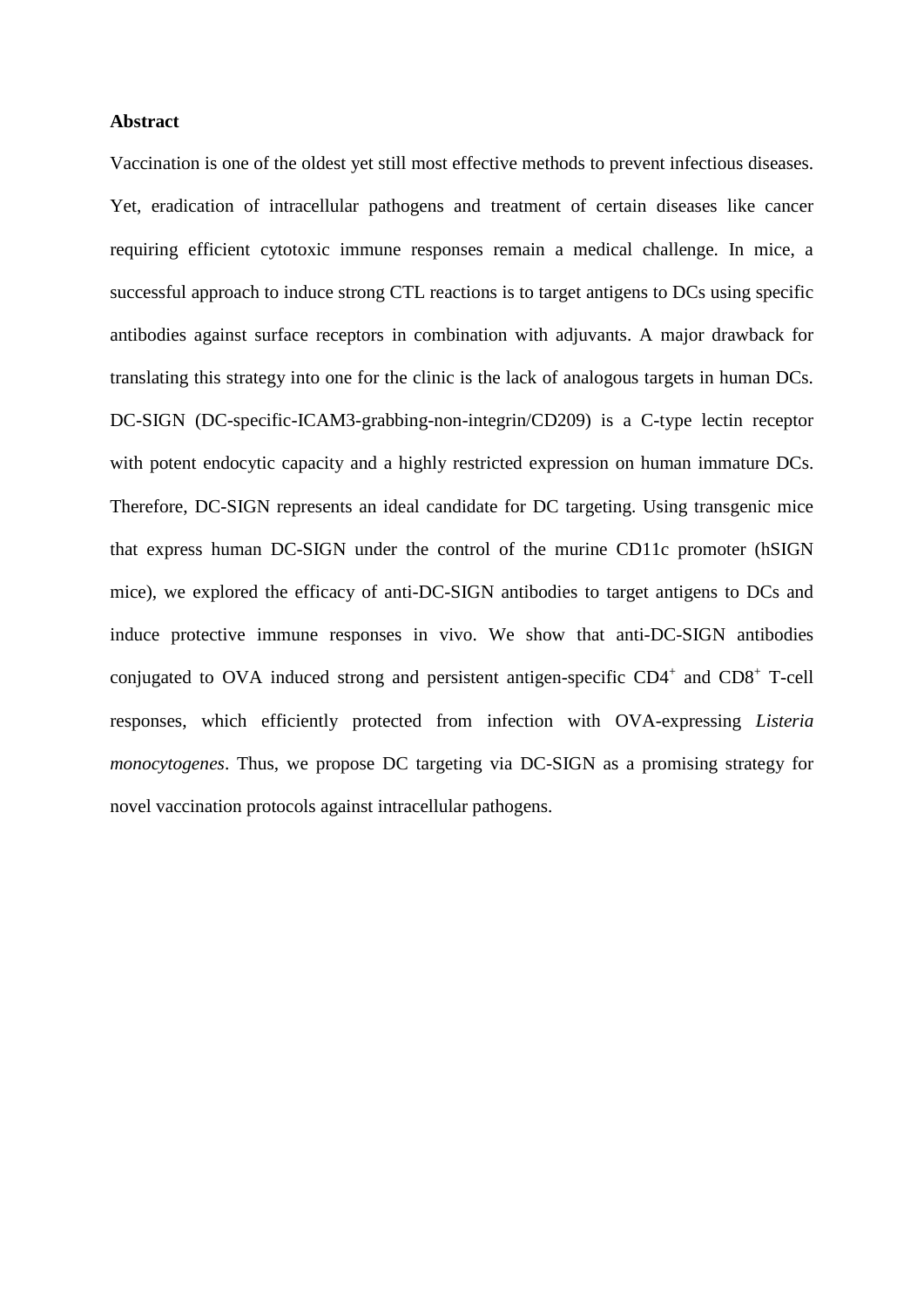#### **Introduction**

The development of effective vaccines against intracellular infectious agents is one of the biggest challenges in science and an urgent unmet medical need. In addition, other highly prevalent diseases like cancer strongly require new vaccination strategies that promote effective and long lasting cytotoxic  $CD8<sup>+</sup>$  T-cell (CTL) responses.

With the discovery of dendritic cells (DCs) in 1973 by the Nobel Prize laureate Ralph Steinman, a new window of opportunities opened in vaccine development. Consequently, for many years efforts have been made to develop vaccines based on ex vivo generated DCs carrying specific antigens from tumours or pathogens [\[1\]](#page-21-0). Although these studies showed promising results in mice and in a number of clinical studies, the production of antigenbearing cellular DC vaccines is a labour intensive and costly procedure [\[1\]](#page-21-0). Therefore, it hardly represents an option to vaccinate against infectious diseases like tuberculosis, malaria or HIV, which mainly affect developing countries. More recently, a new strategy has been explored to target defined antigens to DCs by using antibodies or glycosylated molecules that bind specific surface receptors directly in vivo [\[2-4\]](#page-21-1). Many of the receptors studied for DC targeting purposes belong to the family of C-Type lectin receptors (CLRs) such as DEC-205 (CD205) [\[2,](#page-21-1) [5,](#page-21-2) [6\]](#page-21-3), macrophage mannose receptor (MMR) [\[7\]](#page-21-4) and Clec9A [\[6,](#page-21-3) [8\]](#page-21-5), which represent antigen uptake receptors that internalise antigen for loading MHC molecules. Amongst the above mentioned surface receptors, the best-studied example for antigen delivery to DCs is DEC-205. DEC-205 is an endocytic CLR found on the surface of a subgroup of conventional DCs (cDCs) present in the T-cell areas of LNs [\[9\]](#page-21-6) with a high capacity to cross-present antigens to  $CD8<sup>+</sup>$  T cells [\[5,](#page-21-2) [10\]](#page-21-7). Antibodies against DEC-205 conjugated to OVA have been shown to induce potent  $CD8<sup>+</sup>$  and  $CD4<sup>+</sup>$  T-cell responses, when used in combination with adjuvants [\[5,](#page-21-2) [11\]](#page-21-8). Moreover, this vaccination strategy has successfully provided protective antigen-specific immune responses against tumours [\[2\]](#page-21-1) and HIV antigens [\[6,](#page-21-3) [12,](#page-21-9) [13\]](#page-21-10). Some of these conjugated antibodies, such as anti-MMR [\[7\]](#page-21-4) and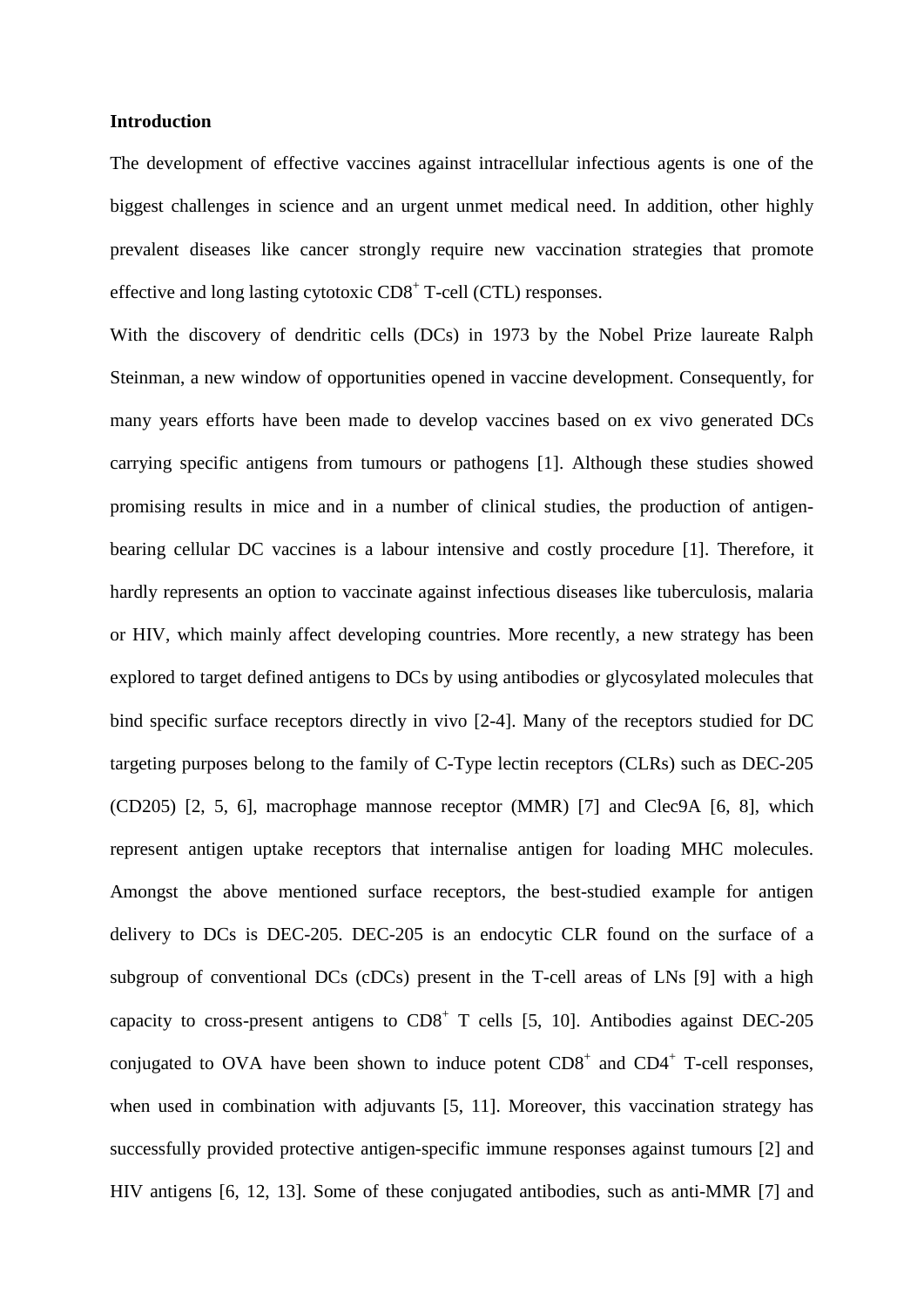anti-DEC-205 (CDX-1401; Celldex Therapeutics) have even entered clinical trials. Yet, in humans, the expression pattern of DEC-205 and the MMR is less DC-restricted than in mice [\[1,](#page-21-0) [7,](#page-21-4) [14\]](#page-21-11). Therefore, targeting these receptors in humans carries a risk of undesired side effects and high antibody doses might be required to achieve adequate immune responses.

DC-SIGN is a C-type lectin receptor initially described as a surface molecule present on cDCs that mediates innate recognition of various pathogens [\[15-17\]](#page-22-0). One advantage of DC-SIGN over other receptors for delivering antigens in vivo is the specificity of its expression. DC-SIGN is mainly found on human immature DCs and at low levels on mature DCs and macrophages [\[15,](#page-22-0) [16\]](#page-22-1), as well as on a small subset of blood plasmacytoid DCs (pDCs) [\[16,](#page-22-1) [18\]](#page-22-2). Targeting DC-SIGN via anti-DC-SIGN antibodies [\[19\]](#page-22-3) or Lewis oligosaccharides [\[3,](#page-21-12) [4,](#page-21-13) [20\]](#page-22-4) conjugated to a model antigen, has been shown to induce potent T-cell proliferative responses both in vivo and in vitro, and also inhibited tumour growth in a humanised mouse model [\[4,](#page-21-13) [21\]](#page-22-5). However, little is known on the efficacy of DC-SIGN targeting vaccines to induce protective responses against pathogens.

*Listeria monocytogenes*, a Gram-positive bacterium, is one of the best-characterised models to study vaccines against intracellular pathogens, since clearance of this bacterium is strongly dependent on CD8+ T-cell responses [\[22\]](#page-22-6). Therefore, we used *L. monocytogenes* expressing OVA (LM-OVA) as a model organism to test the efficacy of an OVA conjugated anti-human-DC-SIGN (αDC-SIGN:OVA) antibody vaccine. Using the previously described hSIGN mouse [\[23\]](#page-22-7) we here show that targeting antigens to DCs via DC-SIGN induces a robust antigen-specific response in vivo that leads to rapid clearance of *L. monocytogenes* infection. Thus, for the first time, this study provides in vivo evidence that anti-DC-SIGN conjugated antibodies can be used as a vaccination strategy against intracellular pathogens.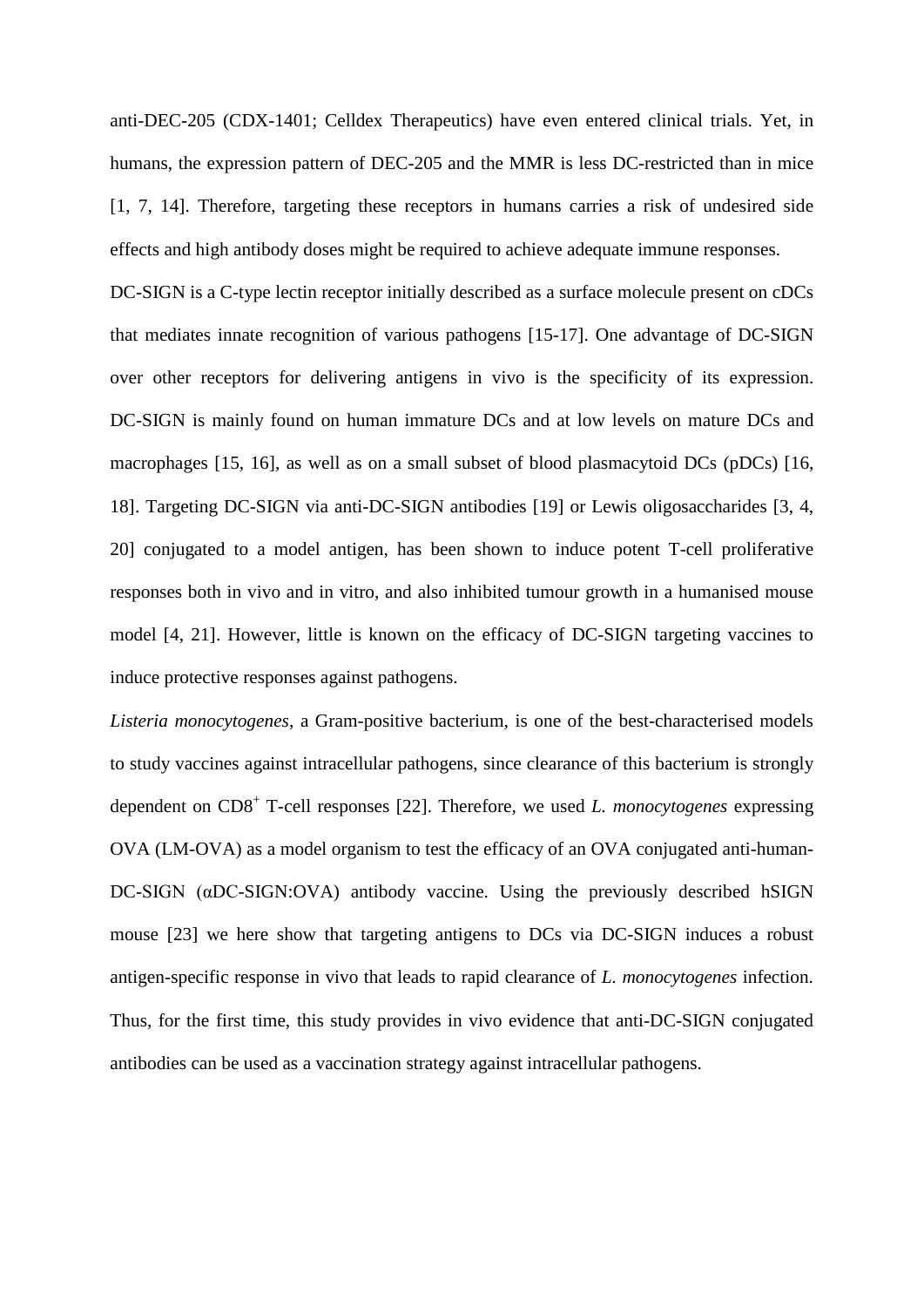#### **Results**

#### **In vitro targeting of antigen to DCs via DC-SIGN induces efficient T-cell proliferation**

Delivery of antigens to DCs via specific antibodies against surface receptors can induce antigen-specific T-cell proliferation. In particular, DC-SIGN targeting has been shown to induce efficient cross-presentation by human DCs [\[19,](#page-22-3) [24\]](#page-22-8). To determine whether antigen presentation can also be induced by murine DCs expressing the human DC-SIGN receptor [\[23\]](#page-22-7), bone marrow derived DCs (BMDCs) were prepared from WT or hSIGN mice and pulsed with soluble OVA protein, anti-DC-SIGN (clone AZN-D1) or isotype control antibodies conjugated to OVA (αDC-SIGN:OVA and isotype:OVA, respectively). The efficiency of antibody conjugation as well as the specificity of AZN-D1 binding to human DC-SIGN was evaluated by western blot as well as silver staining and binding of the antibody to Raji cells transfected with the human DC-SIGN receptor (Supporting Information Fig.1 A,B). The capacity of antibody-targeted WT and hSIGN BMDCs to present OVA was evaluated by co-culturing them with CD4<sup>+</sup>OT-II or CD8<sup>+</sup>OT-I T cells bearing an OVA specific MHC-class-II or -I restricted TCR respectively. As determined by  ${}^{3}$ H-thymidine incorporation, proliferation of OT-II and OT-I T cells in response to BMDCs loaded with soluble OVA (30 µg/mL) was comparable in WT and hSIGN BMDC cultures, suggesting that expression of the human transgene does not affect the capacity of the DCs to process and present antigens to T cells (Fig.1A,B). Instead, OT-II and OT-I T-cell proliferation induced by hSIGN BMDCs targeted with αDC-SIGN:OVA (0.5 µg/mL) was significantly higher than proliferation induced by WT BMDCs targeted in the same way (Fig.1A,B). Targeting WT or hSIGN BMDCs with a similar amount of soluble OVA  $(0.5 \mu g/mL)$  or the same concentration of isotype:OVA induced only marginal proliferation in both OT-II and OT-I cultures (Fig.1A,B). To determine whether proliferation in response to αDC-SIGN:OVA was dosedependent, we next evaluated the total number of proliferating OT-II and OT-I T cells using CFSE-based proliferation assays. As shown in Fig.1C, proliferation of OT-II T cells could be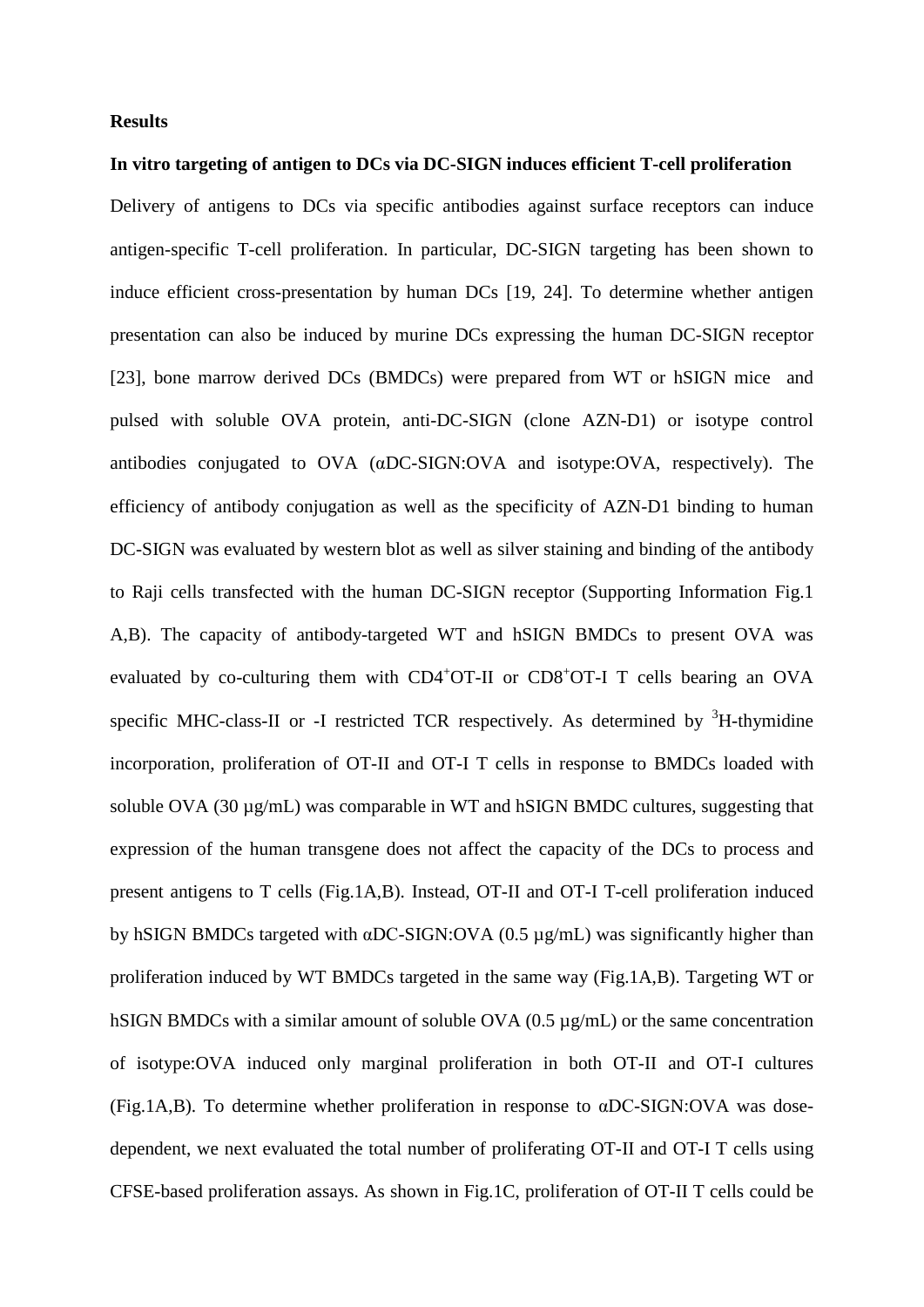induced by hSIGN BMDCs using αDC-SIGN:OVA concentrations as low as 0.05 µg/mL (Fig.1C, upper panel)., whereas induction of OT-I cell proliferation was first detected at concentrations 10-times higher (0.5 µg/mL; Fig.1C, lower panel). Conjugation of the αDC-SIGN antibody to OVA was a prerequisite to induce proliferation, since addition of comparable concentrations of αDC-SIGN and soluble OVA to BMDC cultures had no effect on T-cell proliferation (Supporting Information Fig.1C), excluding the possibility, that DC-SIGN ligation *per se* enhances the antigen presentation capacity of DCs. Furthermore, proliferation in response to αDC-SIGN:OVA-targeted hSIGN BMDCs was not due to DC activation, since treatment of WT or hSIGN BMDCs with αDC-SIGN:OVA alone did not induce expression of co-stimulatory markers on the BMDCs (data not shown). Moreover, addition of αCD40 to induce DC maturation, only marginally enhanced the proliferation capacity of OT-II T cells cultured with αDC-SIGN:OVA treated hSIGN BMDCs (Fig.1C, upper panel). In contrast, OT-I T-cell proliferation was markedly enhanced when αCD40 was added to the hSIGN BMDCs targeted with αDC-SIGN:OVA (Fig.1C, lower panel). BMDCs targeted with concentrations as high as 1µg/mL of isotype:OVA, even in the presence of αCD40, did not induce OT-II T-cell proliferation (Supporting Information Fig.2B). Proliferation of OT-I T cells in response to BMDCs targeted with isotype:OVA was only detected in the presence of αCD40 at a concentration of 1 µg/mL (Supporting Information Fig.2C), probably as a consequence of the increased cross-presentation capacity of activated DC<sub>s</sub>.

We next examined the production of IFN- $\gamma$  by the CD4<sup>+</sup>OT-II and CD8<sup>+</sup>OT-I T cells expanded in vitro via αDC-SIGN:OVA in the presence or absence of αCD40. Upon restimulation with PMA/Iono similar frequencies of  $IFN-\gamma^+CFSE^{low}CD4+OT-II$  T cells were detected in WT and hSIGN BMDCs targeted with αDC-SIGN:OVA alone (Fig.1D,E upper panels). Addition of αCD40 during αDC-SIGN:OVA targeting did not significantly enhance the frequency of IFN-γ-producing OT-II T cells (Fig.1D,E upper panels). In contrast, the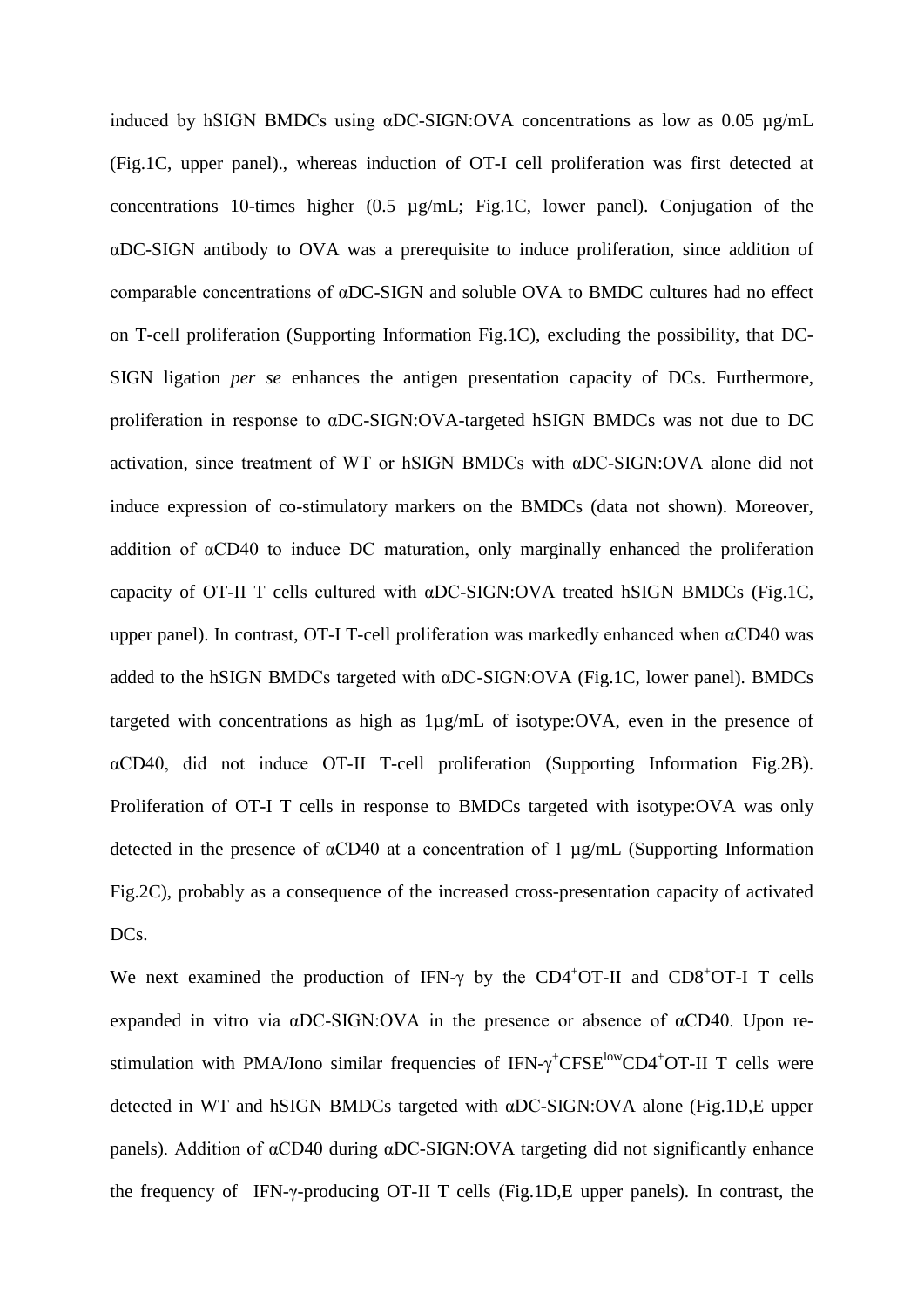frequency of IFN- $\gamma$ <sup>+</sup>CFSE<sup>low</sup>CD8<sup>+</sup>OT-I T cells increased significantly in hSIGN cultures, but only if BMDCs were treated with αDC-SIGN:OVA plus αCD40 and not with αDC-SIGN:OVA alone (34.8±5.7% vs. 11.1±7.5%). Moreover, the percentage of IFN-γproducing OT-I T cells in hSIGN cultures targeted with αDC-SIGN:OVA plus αCD40 was 10- to 15-fold higher than in WT cultures  $(34.8\pm5.7\%$  vs.  $2.0\pm$  1.1%) (Fig.1D, E lower panels).

Taken together, these results suggest that, similar to human DCs, antigen delivery via αDC-SIGN antibodies to murine DCs, expressing the human DC-SIGN receptor, induces highly efficient antigen presentation through both MHC-class-II and MHC-class-I molecules.

#### **DC-SIGN targeting drastically enhances antigen-specific T-cell responses in vivo**

Having shown the ability of transgenic hSIGN DCs to induce  $CD4^+$  and  $CD8^+$  T-cell proliferation in vitro, we next used the hSIGN mouse model to determine whether targeting antigen to DCs via human DC-SIGN also leads to enhanced T-cell responses in vivo. In hSIGN mice, human DC-SIGN is specifically expressed on  $CD11c^{high}$ SiglecH  $cDCs$ (Supporting Information Fig.3A, left), but not on B cells,  $NKL.1^+$  cells,  $CD4^+$  or  $CD8^+$  T cells (data not shown and [\[4,](#page-21-13) [23\]](#page-22-7)). Moreover, similar expression levels of human DC-SIGN were detected on CD8<sup>+</sup>, CD4<sup>+</sup> and CD8<sup>-</sup>CD4<sup>-</sup> splenic cDCs subsets (Supporting Information Fig.3B). In addition, similar to the expression pattern of DC-SIGN in humans and in correlation with the lower CD11c expression on pDCs [\[16,](#page-22-1) [18\]](#page-22-2), DC-SIGN was only expressed on a small fraction of pDCs (Supporting Information Fig.3A, right).

In vivo targeting was investigated by adoptively transferring congenic CD45.1<sup>+</sup>CD4<sup>+</sup>OT-II and CD45.1<sup>+</sup>CD8<sup>+</sup>OT-I T cells into CD45.2<sup>+</sup> WT or hSIGN recipient mice. After injection of either αDC-SIGN:OVA or isotype:OVA with or without co-administration of αCD40, mice were bled on the indicated days and the expansion of transferred cells was determined by flow cytometry after gating on  $CD45.1^+$  T cells (Fig.2 and Supporting Information Fig.4B,C).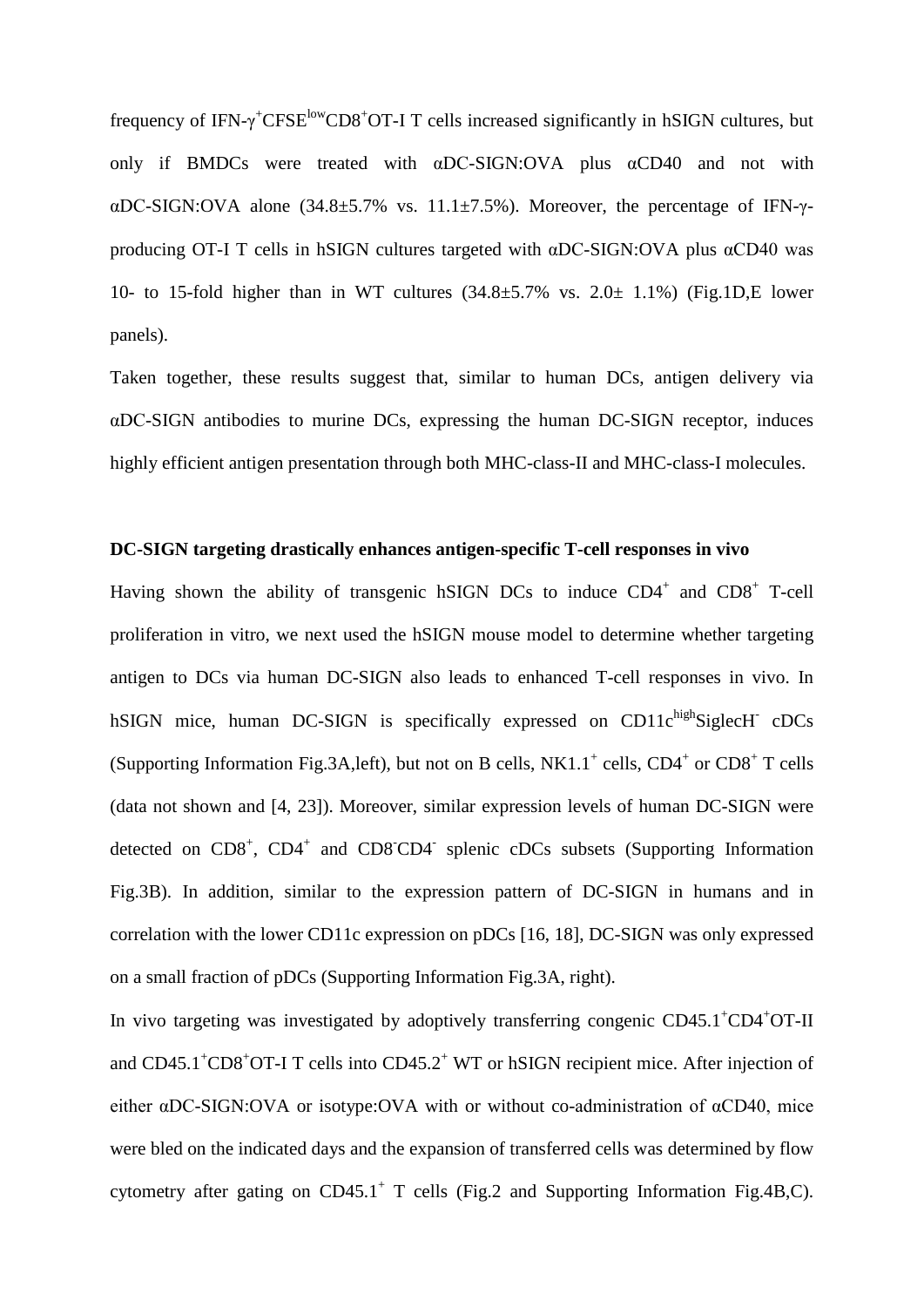Treatment of hSIGN mice with αDC-SIGN:OVA alone led to a significant expansion of OT-II, but not OT-I T cells, in blood (Fig.2A,B), spleen (Fig.2C) and LN (data not shown). Moreover, a massive expansion of both OT-II and OT-I T cells was observed in the blood, spleen and LN of hSIGN mice treated with αDC-SIGN:OVA plus αCD40 (Fig.2A-C, and data not shown). Under these conditions, the expansion of OT-II T cells in hSIGN mice reached a maximum between day 5 to 7 post-immunisation, whereas the peak of OT-I T cells was already observed on day 5. At this time point almost  $80\%$  of all CD8<sup>+</sup> T cells in the blood of hSIGN mice were CD45.1<sup>+</sup>OT-I T cells (Fig.2B). In contrast, in WT mice treated with αDC-SIGN:OVA with or without αCD40, no expansion of OT-II or OT-I T cells was observed (Fig.2A-C). Similarly, no expansion of OT-II or OT-I T cells was observed after treatment of WT or hSIGN mice with isotype:OVA with or without αCD40 (Supporting Information Fig.4B,C).

Thus, in vivo targeting of DCs via αDC-SIGN antibodies leads to efficient antigen presentation and proliferation of  $CD4^+$  and  $CD8^+$  T cells.

#### **DC-SIGN targeting promotes strong cytotoxic responses in vivo**

CTL responses are a prerequisite for inducing effective immunity against intracellular pathogens. Therefore, we next analysed the IFN-γ production capacity of the expanded OT-I T cells using ex vivo recall assays. SIINFEKL re-stimulation of spleen cells from mice vaccinated with αDC-SIGN:OVA alone induced IFN-γ production by transferred CD45.1<sup>+</sup> CD8+ OT-I T cells in both WT and hSIGN mice. Furthermore, administration of αCD40 together with αDC-SIGN:OVA, led to a slight but significant increase in the percentage of IFN-γ-producing CD45.1<sup>+</sup>CD8<sup>+</sup>OT-I T cells in hSIGN mice compared with that in WT control mice (Supporting Information Fig.5A). Re-stimulation with an irrelevant peptide (myelin oligodendrocyte glycoprotein, MOG35-55) did not induce IFN-γ production (Supporting Information Fig.5B). Most importantly, the total numbers of IFN-γ-producing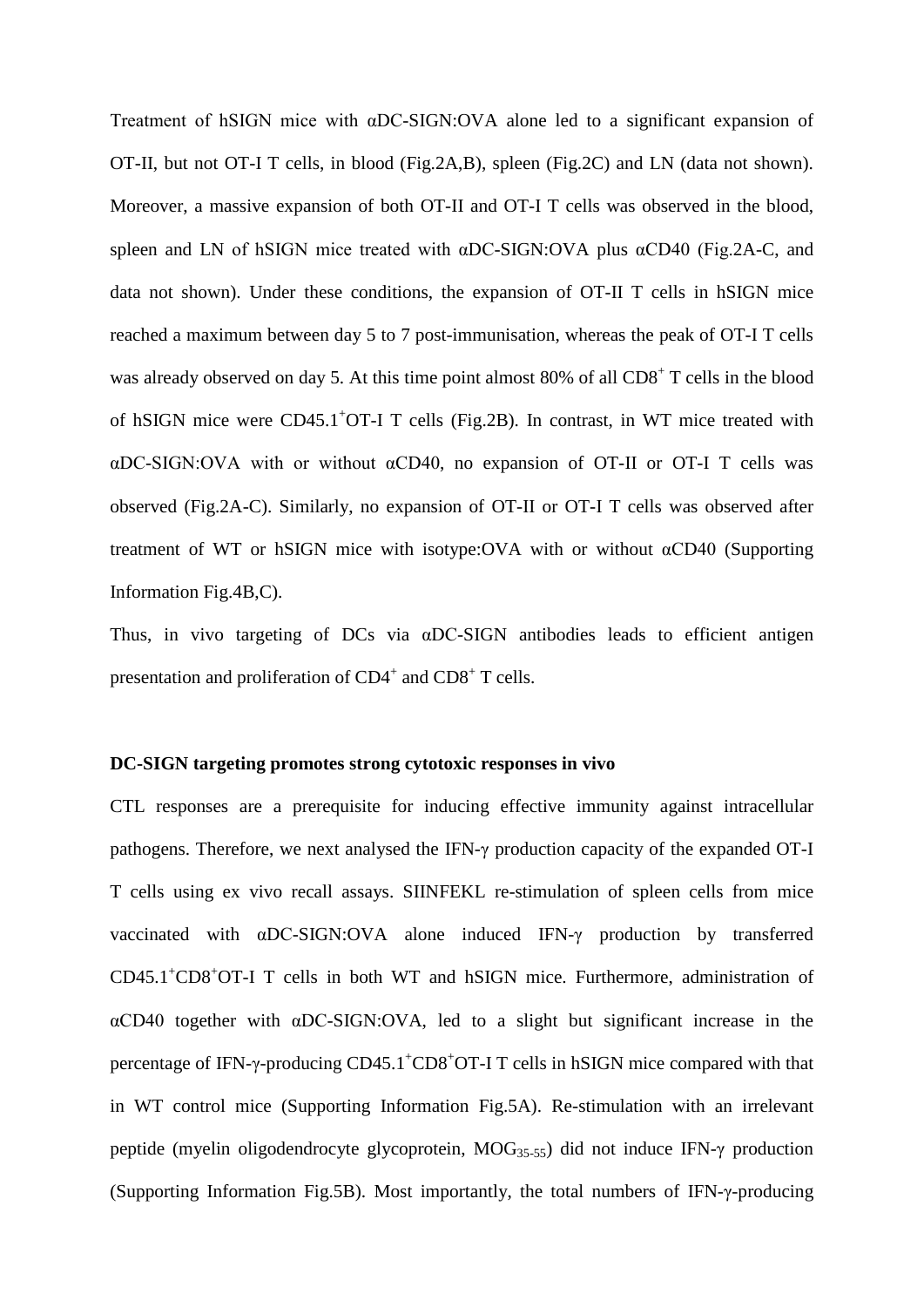CD45.1+ CD8+ OT-I T cells found in the spleen of hSIGN mice vaccinated with αDC-SIGN:OVA plus αCD40, were approximately 15-fold higher than in WT mice vaccinated in the same way or mice treated with αDC-SIGN:OVA alone (Fig.3A), suggesting that this immunisation strategy is highly efficient in expanding  $CD8<sup>+</sup>$  T cells with the capacity to produce IFN-γ.

We next asked whether these expanded cells also display cytotoxic activity. To address this issue, we used a modified protocol to analyse specific killing [\[25\]](#page-22-9). The capacity of the adoptively transferred CD8+ OT-I T cells to kill OVA-pulsed splenocytes in vivo was analysed 6 days after immunisation. A strong CTL response could be observed in hSIGN, but not in WT mice, that were immunised with  $\alpha$ DC-SIGN:OVA plus  $\alpha$ CD40 as evidenced by a dramatic decrease in the number of the CFSE<sup>low</sup> OVA-pulsed target cells (Fig.3B,C). Again, specific killing of target cells could neither be observed in WT mice treated with αDC-SIGN:OVA and αCD40 nor in hSIGN mice treated with isotype:OVA (Fig.3B,C and data not shown).

Thus, targeting OVA to DCs via αDC-SIGN antibodies induces a massive expansion of antigen-specific  $CD8^+$  T cells that produce high amounts of IFN- $\gamma$  and show strong cytotoxic activity.

# **Vaccination with αDC-SIGN:OVA plus αCD40 protects against** *Listeria monocytogenes*  **infection**

Next, we analysed the efficacy of the DC-SIGN-mediated vaccination in a more physiological setting without transferring OT-II or OT-I T cells. To this end, WT and hSIGN mice were treated with a single dose of αDC-SIGN:OVA plus αCD40 and infected 7 days later intravenously with  $5x10^4$  LM-OVA (Fig.4A). To determine the effect of  $\alpha$ DC-SIGN:OVA/ $\alpha$ CD40 vaccination on the endogenous CD8<sup>+</sup> T cell pool, mice were bled before infection, and OVA-specific  $CD8<sup>+</sup>$  T cells were determined by SIINFEKL-pentamer staining.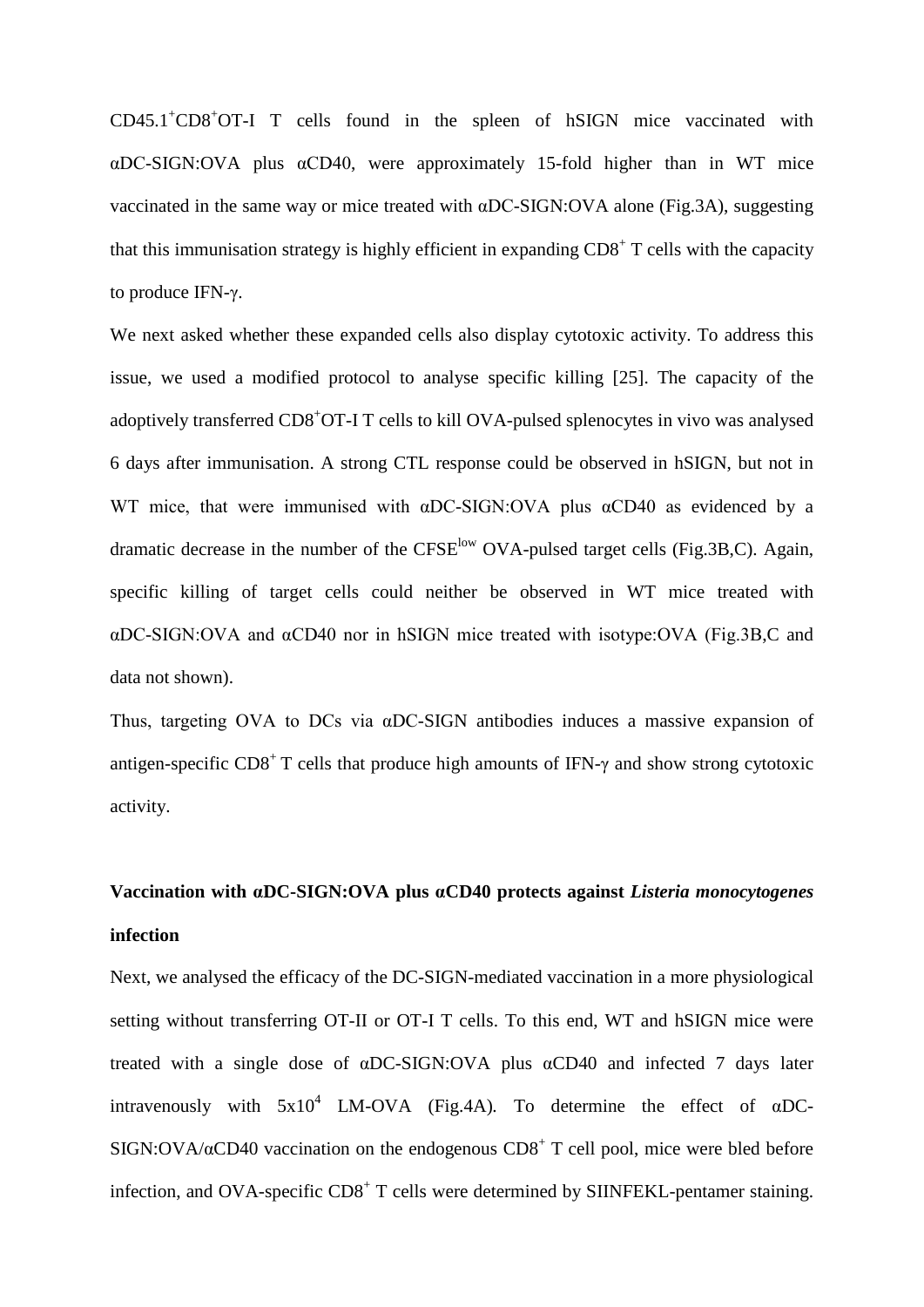At this time point, increased levels of antigen-specific  $CD62L^{low}$  SIINFEKL-specific  $CD8^+$  T cells were detected in the blood of vaccinated hSIGN mice, but not in vaccinated WT or nonvaccinated mice (Fig.4B,C). Consequently, the bacterial burden in the liver and spleen of vaccinated hSIGN mice, was significantly lower than in vaccinated WT or non-vaccinated mice 3 days after infection (Fig.4D,E). The lower bacterial burden was accompanied by higher frequencies of  $CD8^+$  IFN- $\gamma$ -producing T cells present in the spleen of infected hSIGN mice vaccinated with αDC-SIGN:OVA/ αCD40 compared with that in control mice (Fig.4F). Taken together, our results demonstrate that DC-SIGN vaccination, leads to the expansion of the (non-transgenic) endogenous pool of  $CD8<sup>+</sup> OVA$ -pecific T cells that can efficiently control *L. monocytogenes* infection.

#### **Vaccination with αDC-SIGN plus αCD40 induces long-lasting protective immunity**

Another important aspect in the design of new vaccination strategies is their capacity to provide long-lasting immunity. Therefore, we next studied the efficacy of DC-SIGN targeting following a standardised long-term protocol [\[26\]](#page-22-10). Briefly, a single dose of αDC-SIGN:OVA plus αCD40 was given intraperitoneally to WT and hSIGN mice and 21 days later the animals were boosted with OVA/IFA subcutaneously (Fig.5A). On day 35 after the initial vaccination, mice were bled to determine the levels of OVA-specific antibodies and subsequently infected with  $2x10^5$  CFU LM-OVA intravenously. While both WT and hSIGN mice showed augmented levels of OVA-specific IgG1 when compared to non-vaccinated mice (Fig.5B), a significant increase in the level of OVA-specific Th1-associated IgG2c was only observed in vaccinated hSIGN mice, but not in vaccinated WT mice or in mice that were not vaccinated (Fig.5C and Supporting Information Fig.7A). After infection, bacterial burden in the spleen and liver of vaccinated hSIGN mice was significantly lower than in vaccinated WT or nonvaccinated mice (Fig.5D and Supporting Information Fig.7B). This was accompanied by higher frequencies of  $CD62L^{low}$  SIINFEKL-specific  $CD8^+$  T cells in the spleen and blood of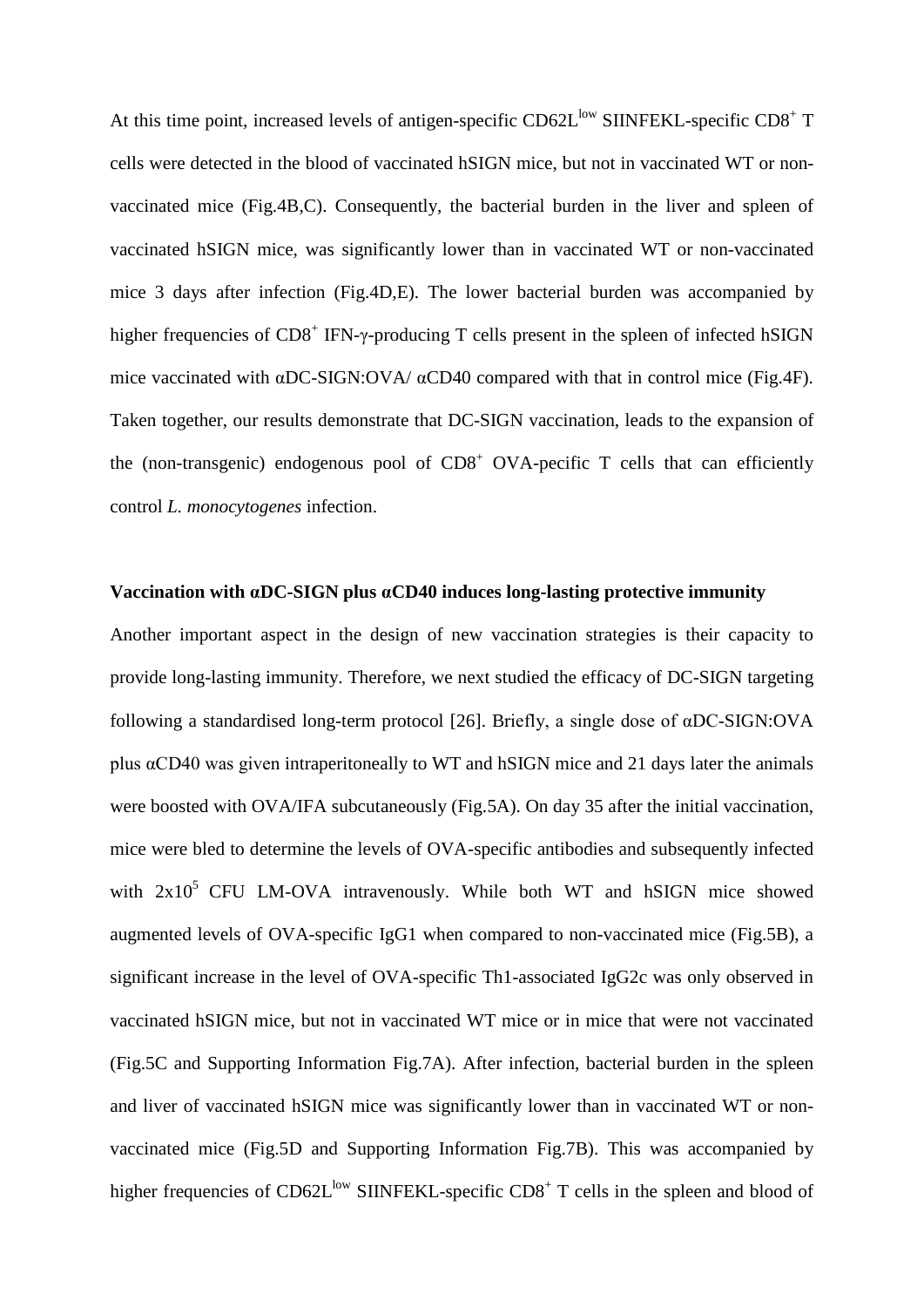hSIGN vaccinated mice but not in vaccinated WT or non-vaccinated mice (Fig.5E and data not shown). Although the OVA/IFA boost alone also caused a reduction in the CFU mainly in the liver, hSIGN mice that received the combination of of αDC-SIGN:OVA and OVA/IFA boost showed slightly lower bacterial load than the OVA/IFA boost alone. Interestingly, the reduction in CFU induced by the boost alone was not accompanied by an increase in the frequencies of CD62L<sup>low</sup> SIINFEKL-specific CD8<sup>+</sup> T cells (Fig.5E). More importantly, longlasting immunity was also achieved when only one administration of αDC-SIGN:OVA plus αCD40 was performed without an additional OVA/IFA boost (Fig.5D).

Therefore, these results indicate that a single injection of αDC-SIGN:OVA plus αCD40 followed by a boost, can induce a long-lasting and antigen-specific cellular and humoral immunity which provides protection against *L. monocytogenes* infections.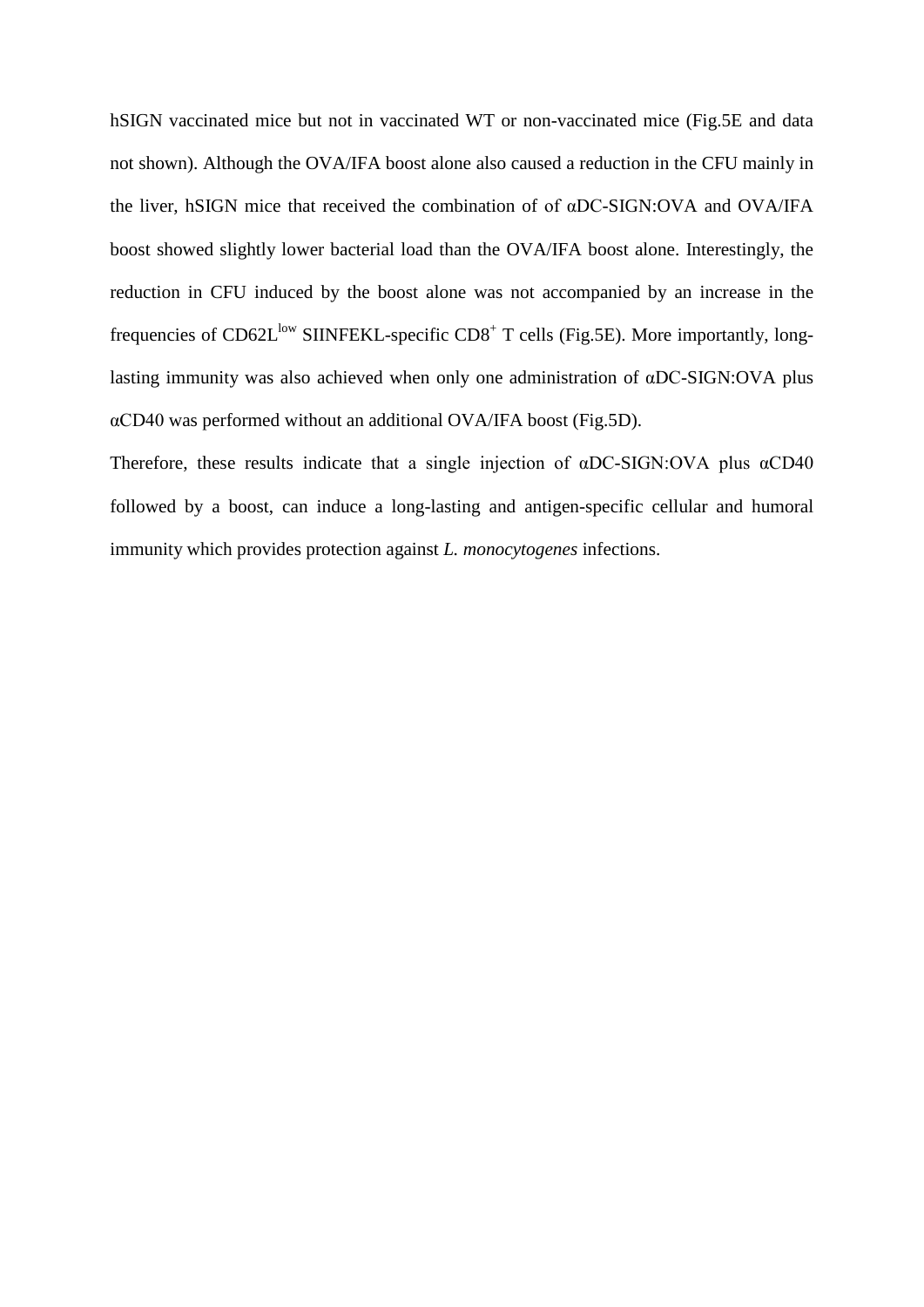#### **Discussion**

Vaccinations offer one of the most powerful tools in medicine to control infectious diseases. However, attempts to use common vaccine strategies against many important intracellular infectious agents remain unsuccessful [\[27\]](#page-22-11). A prerequisite for effective vaccination against intracellular pathogens is the induction of a long-lasting  $CD8<sup>+</sup>$  T-cell response that is able to induce sterilising immunity. Here, we made use of a recently described method to deliver antigens to DCs via conjugated or recombinant antibodies carrying a specific antigenic protein [\[1\]](#page-21-0). We focused on DC-SIGN, a C-type lectin receptor, which acts via capturing and internalising pathogens for antigen presentation to T cells [\[17,](#page-22-12) [28\]](#page-22-13). The high expression of DC-SIGN in lymphoid tissue DCs, mucosal and dermal DCs [\[15,](#page-22-0) [29\]](#page-22-14), together with the strong endocytic capacity of this receptor, makes DC-SIGN an ideal candidate for delivering antigens to DCs.

Although in the past several studies have demonstrated the potential of human DC-SIGN as a therapeutic target in vitro [\[3,](#page-21-12) [4,](#page-21-13) [19,](#page-22-3) [20,](#page-22-4) [24\]](#page-22-8), until recently no mouse model was available to study DC-SIGN targeting in vivo [\[23\]](#page-22-7)*.* As for many other C-type lectins, not only the expression pattern, but also the function of DC-SIGN differs among mice and humans. While the internalisation motif of the DC-SIGN receptor is highly conserved in humans and primates, murine DC-SIGN homologues lack this motif and therefore do not functionally mirror their human counterpart [\[30,](#page-22-15) [31\]](#page-23-0). Using hSIGN transgenic mice [\[23\]](#page-22-7), we show here that in the presence of an additional co-stimulatory stimulus such as  $\alpha$ CD40 in vitro targeting of OVA to BMDCs via anti-human DC-SIGN antibody AZN-D1 leads to a potent CD4<sup>+</sup> and CD8+ T-cell proliferative response. Previous studies using human monocyte-derived DCs and peripheral blood lymphocytes showed that the AZN-D1 antibody or a chimeric antibody carrying the same recognition site as AZN-D1 can be rapidly internalised upon binding to the DC-SIGN receptor and induce efficient antigen presentation to T cells [\[19,](#page-22-3) [32\]](#page-23-1). Similarly, mannosylated antigens that bind the carbohydrate recognition domain of DC-SIGN can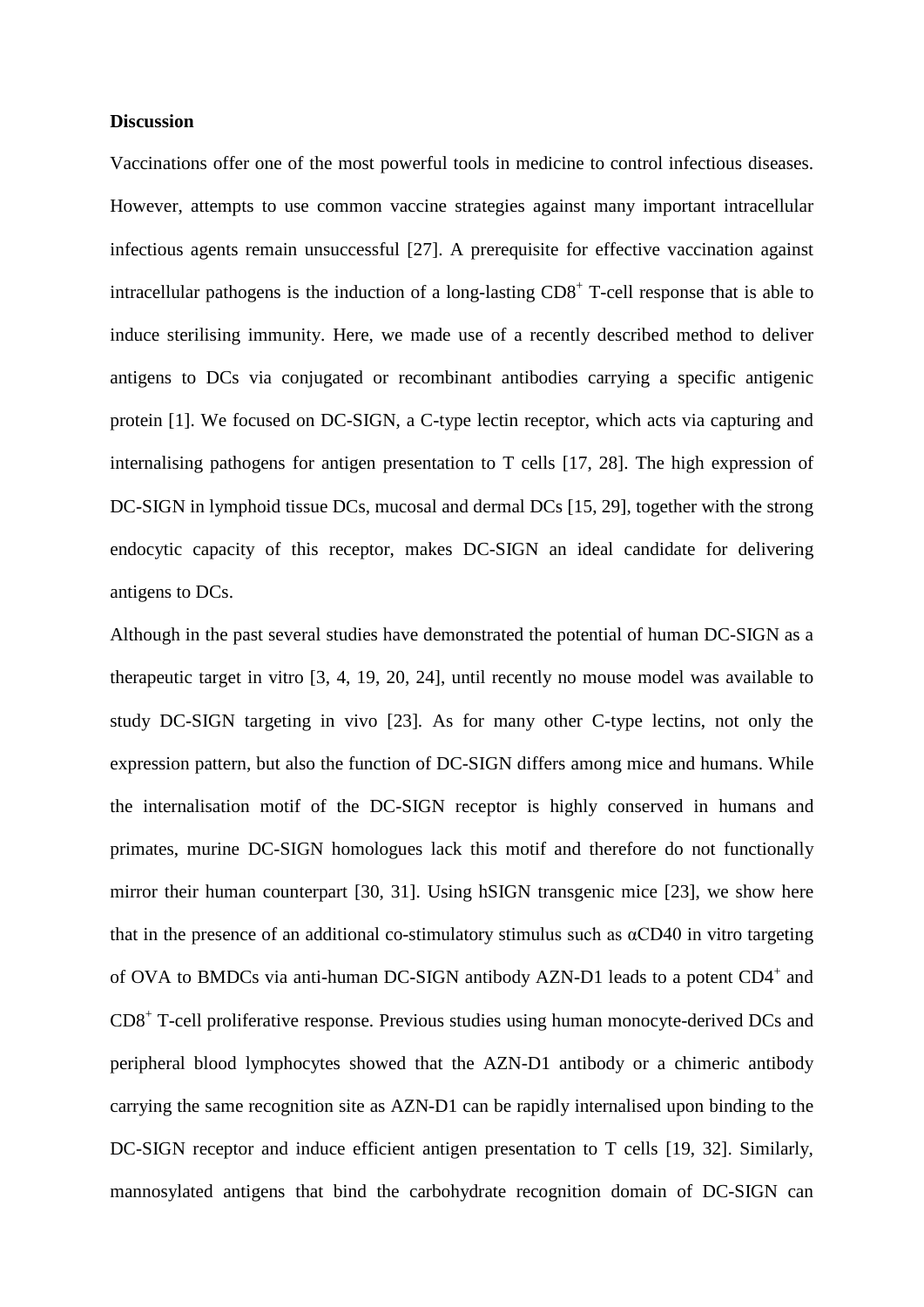induce strong cross-presentation by both human DCs and hSIGN murine BMDCs [\[3,](#page-21-12) [4,](#page-21-13) [20\]](#page-22-4). Thus, consistent with and in extension to our previous observations, our results indicate that transgenic murine DCs expressing the human DC-SIGN behave similar to their human counterparts and can efficiently present antigen in the context of MHC-class-I or MHC-class-II when targeted via the DC-SIGN receptor [\[4,](#page-21-13) [24\]](#page-22-8).

The potential of DC-SIGN targeting has been previously evaluated in a humanised mouse model using immunodeficient mice reconstituted with human cord blood cells [\[21\]](#page-22-5). In this model, the authors show that vaccination with a humanised antibody derived from the AZN-D1 antibody conjugated to keyhole limpet hemocyanin (KLH) can efficiently reduce tumour growth [\[21\]](#page-22-5). Although this study represents an important proof of principle for DC-SIGN targeting in vivo, the human cord blood engrafted mouse model has many limitations. On the one hand, the low cell frequency after engraftment does not allow for the characterization of the effector cell populations (e.g.  $CD4^+$  *vs*.  $CD8^+$  T cells) and therefore little is known about the mechanism behind tumour protection. On the other hand, the lack of immune cell renewal limits the study of long-term effects after DC-SIGN vaccination [\[21\]](#page-22-5). With our system, we could demonstrate for the first time, that delivering specific antigens to DCs via DC-SIGN in vivo can not only propagate adoptively transferred CD4<sup>+</sup>OT-II and CD8<sup>+</sup>OT-I T cells, but also induce a potent endogenous cytotoxic  $CD8<sup>+</sup>$  T-cell response that promotes efficient eradication and long-term protection from the intracellular pathogen *L. monocytogenes*. Contrary to Kretz-Rommel et al*.* [\[21\]](#page-22-5), who did not find any advantage of using a costimulatory stimulus such as αCD40, in our study the protective effect of αDC-SIGN vaccination was only observed when αDC-SIGN was used in combination with αCD40 as an adjuvant. Our results are consistent with studies performed using other immune targets on DCs, illustrating that targeting DCs in vivo can lead to immunity or tolerance according to the presence or absence of an adjuvant [\[33-37\]](#page-23-2). Moreover, the ability of DCs to cross-present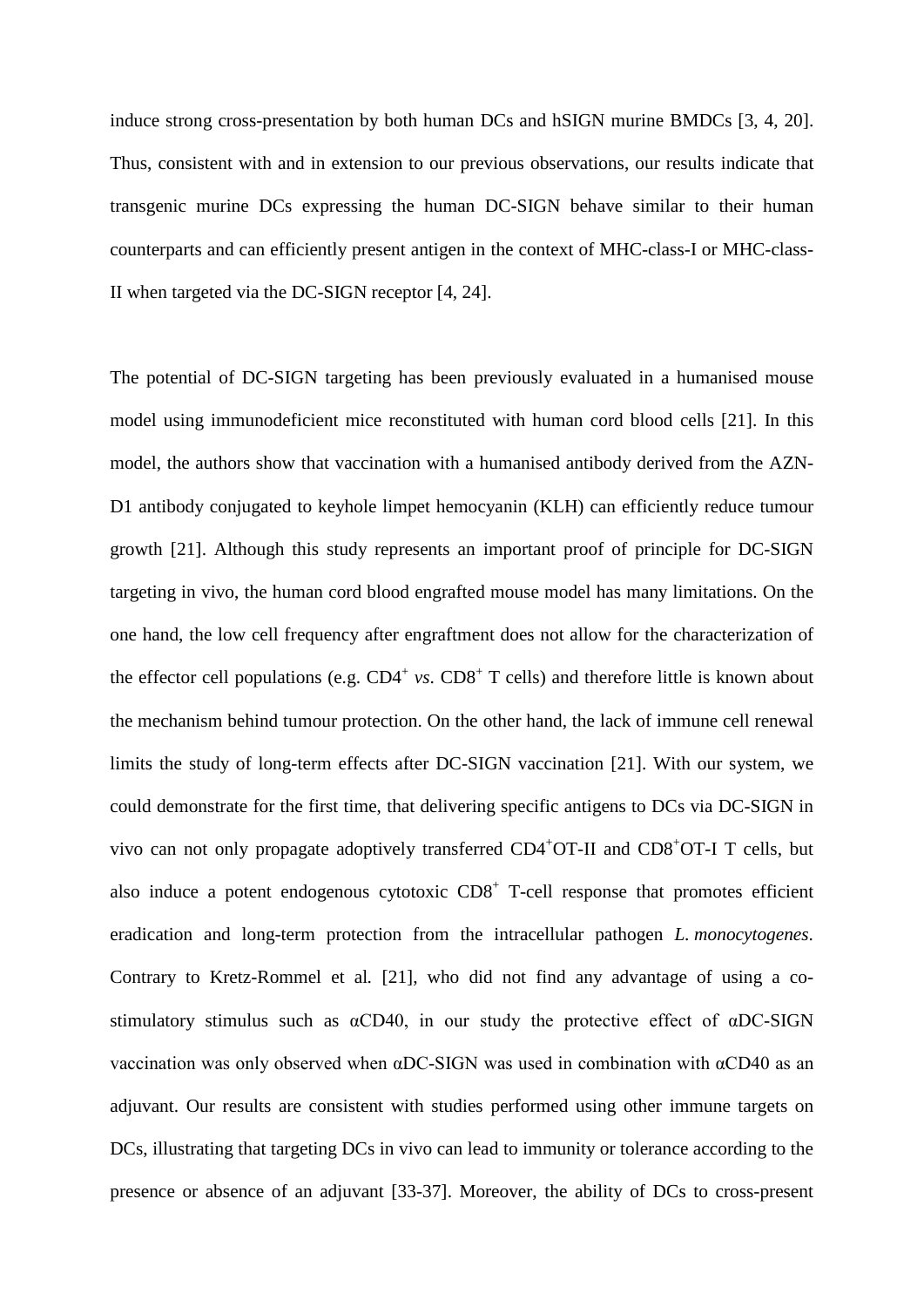antigens to  $CD8<sup>+</sup>$  T cells is enhanced in the presence of DC maturation signals [\[5\]](#page-21-2). In our experimental system, addition of the αDC-SIGN:OVA antibody alone did not activate DCs, similarly to what was described by Tacken et al. [\[19\]](#page-22-3), using the same fusion protein as Kretz-Rommel et al. [\[21\]](#page-22-5)on human DCs. In fact, in the absence of adjuvant we did not observe any cross-presentation in vivo, but the expansion of  $CD4^+$  T cells with a Treg-cell phenotype (data not shown). Thus, we believe that immunity mediated by DC-SIGN targeting requires the presence of an adjuvant. In the study by Kretz-Rommel et al [\[21\]](#page-22-5) this adjuvant activity might be, at least in part, given by the KHL´s intrinsic adjuvant capacity. Alternatively, the human monocyte derived DCs that were transferred into immunodeficient mice represent inflammatory DCs and might not need additional activation. A third possibility would be that different antigens would bias the route in which the antigen is presented towards class I or class II molecules [\[38,](#page-23-3) [39\]](#page-23-4), suggesting that immune responses might be evaluated individually for each conjugated antigen.

One of the most controversial aspects to translate DC targeting as a vaccination strategy into humans is the difficulty to find the "optimal" receptor for targeting DCs in humans. First, different receptors have different capacities to induce immune T-cell responses. Recent work by Castro et al. [\[36\]](#page-23-5) compared a panel of conjugated antibodies directed against various DC receptors (e.g. CD11c, CD205 , MHC-II, CD40, TLR2 and FcRII/III) for their ability to induce T-cell proliferation and activation. From this study the authors proposed CD11c as the best candidate for vaccine development based on its capacity to induce the most potent CD4<sup>+</sup> and CD8+ T-cell responses when compared to other candidates. The stronger potency of the αCD11c conjugates to induce T-cell responses was explained by the high efficiency of this receptor to capture antigen [\[36\]](#page-23-5). However, in mice the CD11c receptor is expressed on all DCs, while DEC-205 is only expressed on a subset (approximately  $20\%$ ) of the CD11 $c^+$ DCs [\[40\]](#page-23-6), influencing thus the frequency of DCs able to present the antigen. We did not directly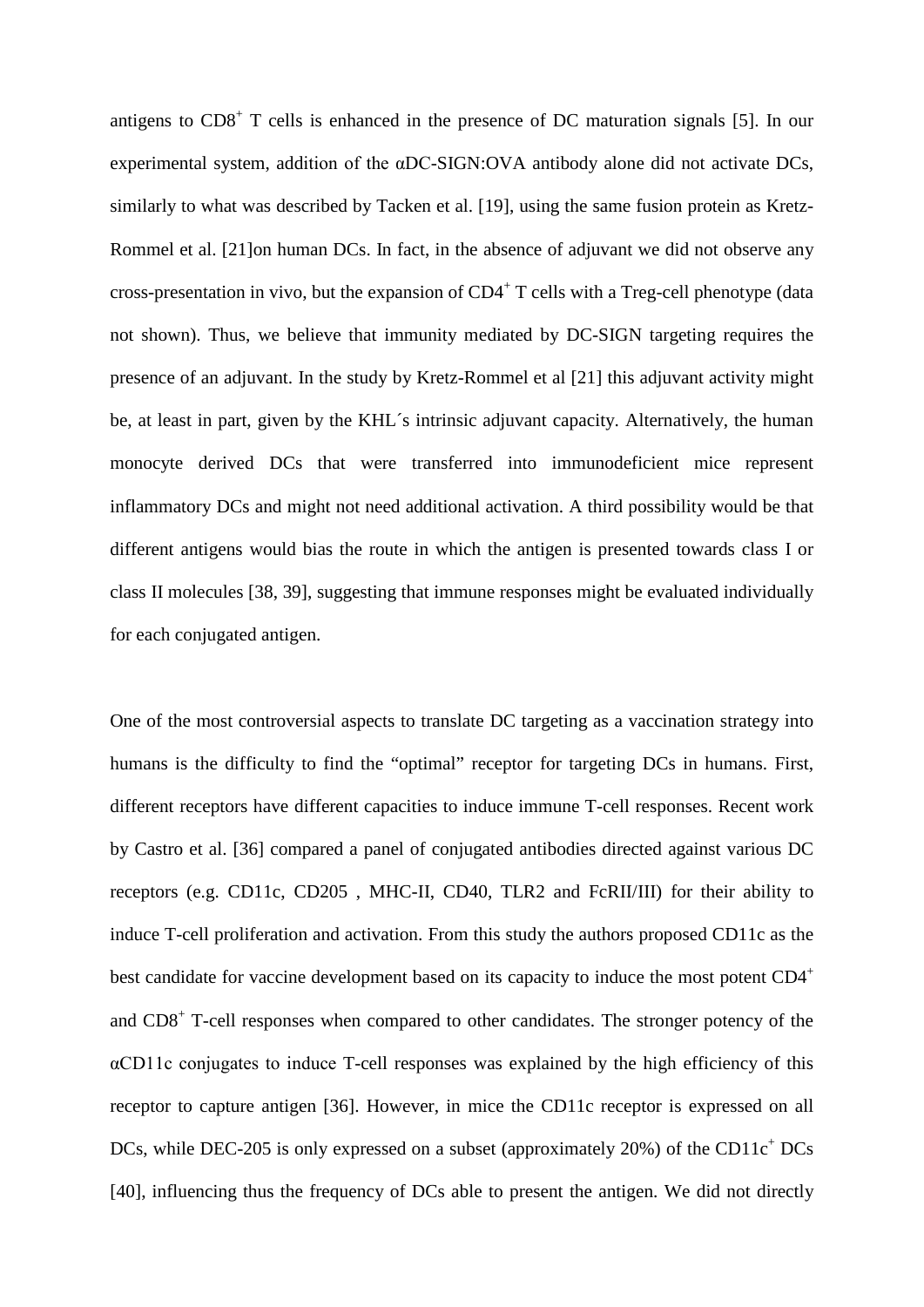compare DC-SIGN and CD11c targeting, however, while Castro et al. [\[36\]](#page-23-5) reported that targeting CD11c leads only to an OT-I T-cell expansion of 30%, using similar experimental conditions, we here show that DC-SIGN targeting resulted in an expansion of OT-I T cells that reached 80% of all  $CD8<sup>+</sup>$  T cells in the blood of vaccinated mice. Hence, considering that in hSIGN mice the human DC-SIGN is expressed under the control of the CD11c promoter, and therefore the expression pattern of both receptors is comparable DC-SIGN vaccination might represent a better choice for inducing strong immune responses.

Another factor to consider when using DC targeting in a therapeutic setting is that the outcome of an immune response can be influenced not only by the receptor targeted, but also by the type of DCs carrying the receptor. For example, it has been postulated that delivering antigens via receptors mostly expressed on CD8- DCs (e.g. DCIR2, CIRE, FIRE) [\[41,](#page-23-7) [42\]](#page-23-8) mainly induce Th2 responses, while targeting DEC-205, which is predominantly expressed on  $CD8<sup>+</sup> DCs$ , promotes preferentially a  $CD8<sup>+</sup> T-cell$  response [\[10\]](#page-21-7). Indeed, conjugated antibodies directed against DEC-205 proved to be promising at inducing potent CTL responses in different models [\[2,](#page-21-1) [6,](#page-21-3) [34,](#page-23-9) [43\]](#page-23-10). However, vaccination approaches using DEC-205 might be accompanied by additional side effects due to the ability of this antibody to target cell populations other than DCs. Restricted expression of DC-SIGN in immature DCs and macrophages might therefore represent an advantage over DEC-205 [\[15,](#page-22-0) [29\]](#page-22-14).

In this study we provide for the first time evidence that targeting a human DC receptor in vivo can induce a protective CTL immune response against the intracellular pathogen *L. monocytogenes*. Thus, although further studies using anti-DC-SIGN antibodies conjugated to clinically relevant antigens might be necessary, we propose DC-SIGN as a novel candidate for DC-based vaccine strategies against intracellular pathogens.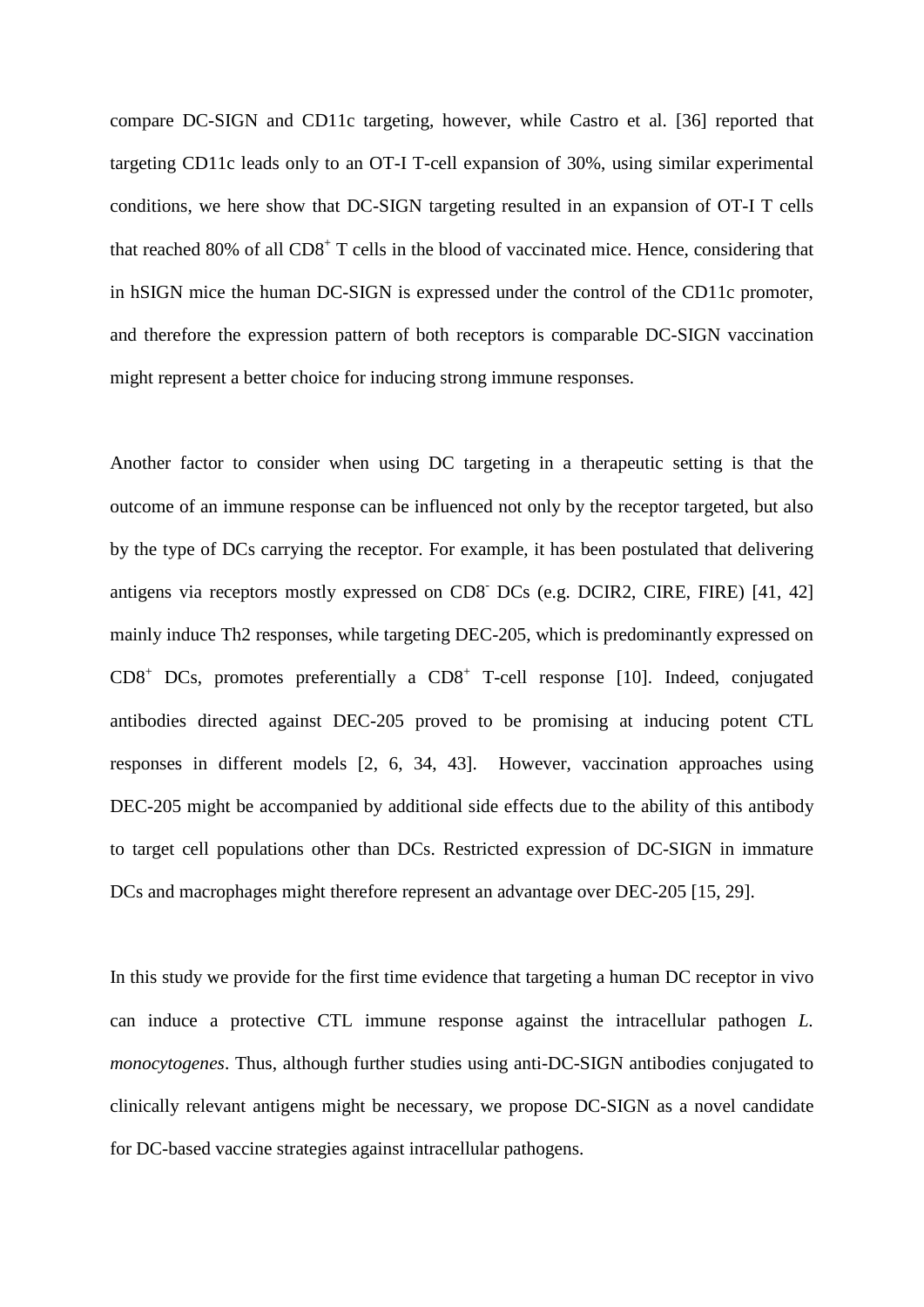#### **Materials and methods**

#### **Mice**

hSIGN mice were described previously [\[23\]](#page-22-7) and CD45.1<sup>+</sup>, OT-I and OT-II mice were obtained from Jackson Laboratories. All animals were bred and maintained under specific pathogen-free conditions at the animal facility of the Helmholtz Centre for Infection Research (HZI, Braunschweig, Germany) or the TWINCORE, Centre for Experimental and Clinical Infection Research (Hannover, Germany). Sex- and age-matched mice between 8- and 16 weeks of age were used. All animal experiments were performed in accordance with institutional, state and federal guidelines (Permit number: 09/1677 and 12/0732).

#### **Flow cytometry**

The following antibodies and reagents were purchased from eBioscience: anti-CD11c (N418), anti-CD8α (53-6.7), anti-CD4 (GK1.5), anti-CD4 (RM4-5), anti-CD45.1 (A20), anti-IFN-γ (XMG1.2), anti-CD62L (MEL-14), anti-CD19 (eBio1D3), anti-CD3e (145-2C11), anti-NK1.1 (PK136), Streptavidin and Brefeldin A. Anti-CD209 (120507) was purchased from R&D Systems and anti-SiglecH (551) from Biolegend. For ex vivo DC analysis, spleens were digested with 0.5mg/mL Collagenase D (Roche) and 50µg/mL DNase I (Roche) prior to staining. Fluorescence minus one controls were used to set the gates in the respective populations. Data acquisition was performed using a LSRII (BD, Biosciences) or CyAn™ ADP (Beckman Coulter). Data analysis was performed with FlowJo software (Tree Star). Dead cells were excluded by PI, DAPI, ethidium bromide monoazide (EMA), all from Sigma, or Aqua fluorescent reactive dye (Invitrogen) staining. Cellular aggregates were excluded by gating singlets as described in the Supporting Information. SIINFEKL-specific CD8+ T cells were stained using H2k<sup>b</sup>-SIINFEKL-specific pentamer (ProImmune) for 1h in the dark on ice.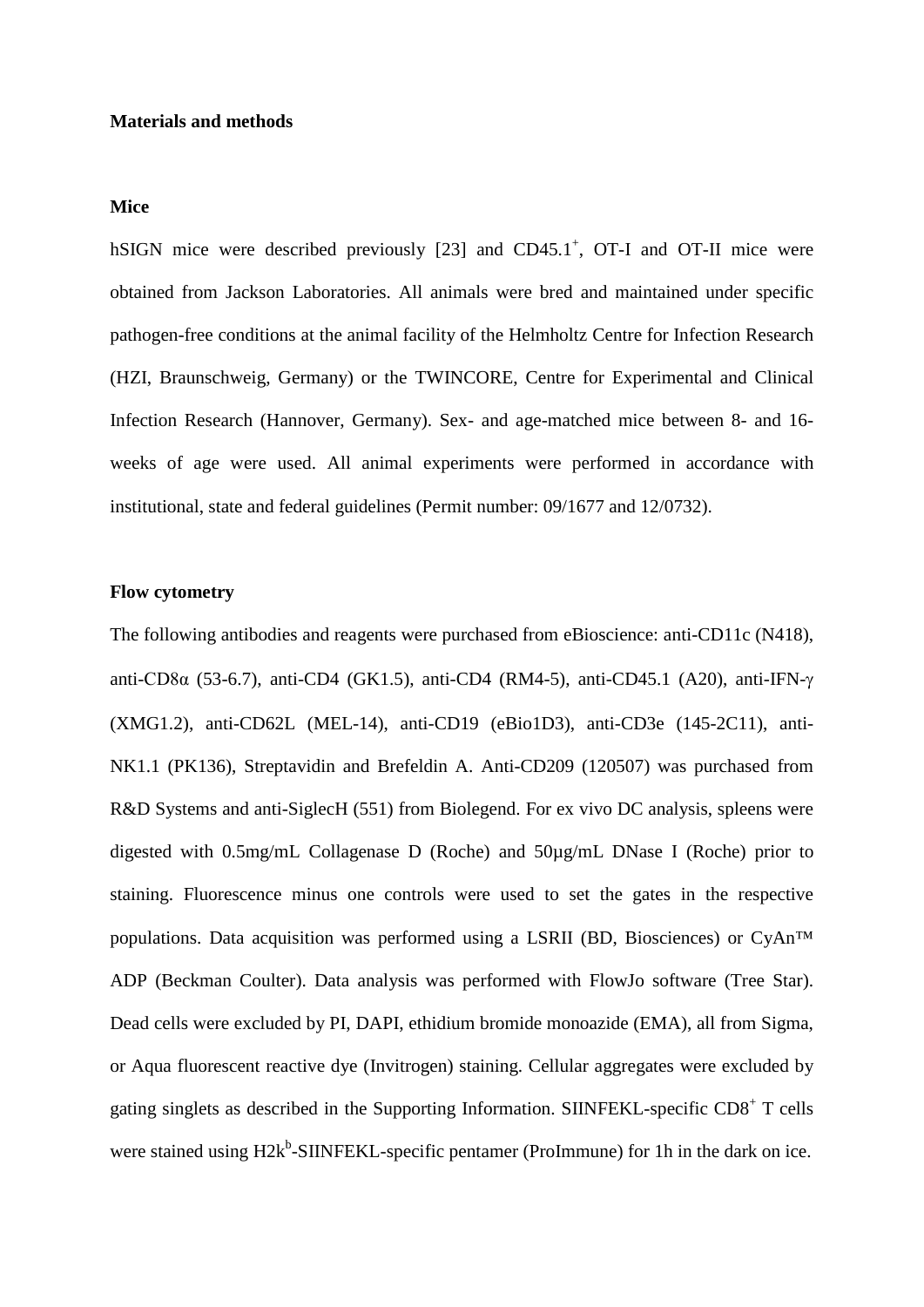#### **In vitro proliferation assay**

GM-CSF derived BMDCs were generated from BM cells using standard protocols [\[44\]](#page-23-11). On day 7, BMDCs were incubated with αDC-SIGN:OVA, isotype:OVA or soluble OVA, with or without anti-CD40, at the indicated concentrations for 6-16h, washed and incubated in a 1:2 ratio with  $CD4^+$  or  $CD8^+$  T cells obtained from OT-II or OT-I mice, respectively. OT-II and OT-I T cells were enriched by negative magnetic sorting using the Dynal Mouse CD4 or CD8 negative T-cell isolation kit following the manufacturer's protocol (Invitrogen). Cocultures were performed for 4 days at 37°C in 96-well round bottom plates (Cellstar). Cell proliferation was determined by adding 1  $\mu$ Ci/well <sup>3</sup>H-thymidine (Hartmann Analytic) to the cultures after 3 days of co-culture and assessment of thymidine incorporation 16h later. Alternatively, proliferation was evaluated by staining the cells with CFSE or CellTrace Violet Cell Proliferation Kits (Invitrogen) followed by flow cytometry analysis. For simplification, we refer to proliferating cells as  $CFSE^{low}$  cells and non-proliferating cells as  $CFSE^{high}$ , independently from the dye used.

#### **Vaccination with anti-DC-SIGN:OVA antibodies**

The monoclonal anti-DC-SIGN antibody (clone: AZN-D1, IgG1) used in this study was previously described [\[15\]](#page-22-0). Briefly, the AZN-D1 or an isotype control antibody (10E2, antihuman Langerin, mouse IgG1,κ) were conjugated to OVA using the cross-linking agent sulfosuccinimidyl-4-(N-maleimidomethyl)-cyclohexane-1-carboxylate according to the manufacturer's protocol (sulfo-SMCC; Pierce). WT or hSIGN mice were injected with 3-10 µg of αDC-SIGN:OVA or isotype:OVA with or without αCD40 (5-25 µg/mouse of clone 1C10 or 50 µg/mouse of clone FGK45.5). For long-term experiments, mice received 50 µg OVA mixed at a 1:1 ratio with incomplete Freund's adjuvant (IFA, Sigma) subcutaneously into the tail base and the neck, 21 days after primary immunisation [\[26\]](#page-22-10).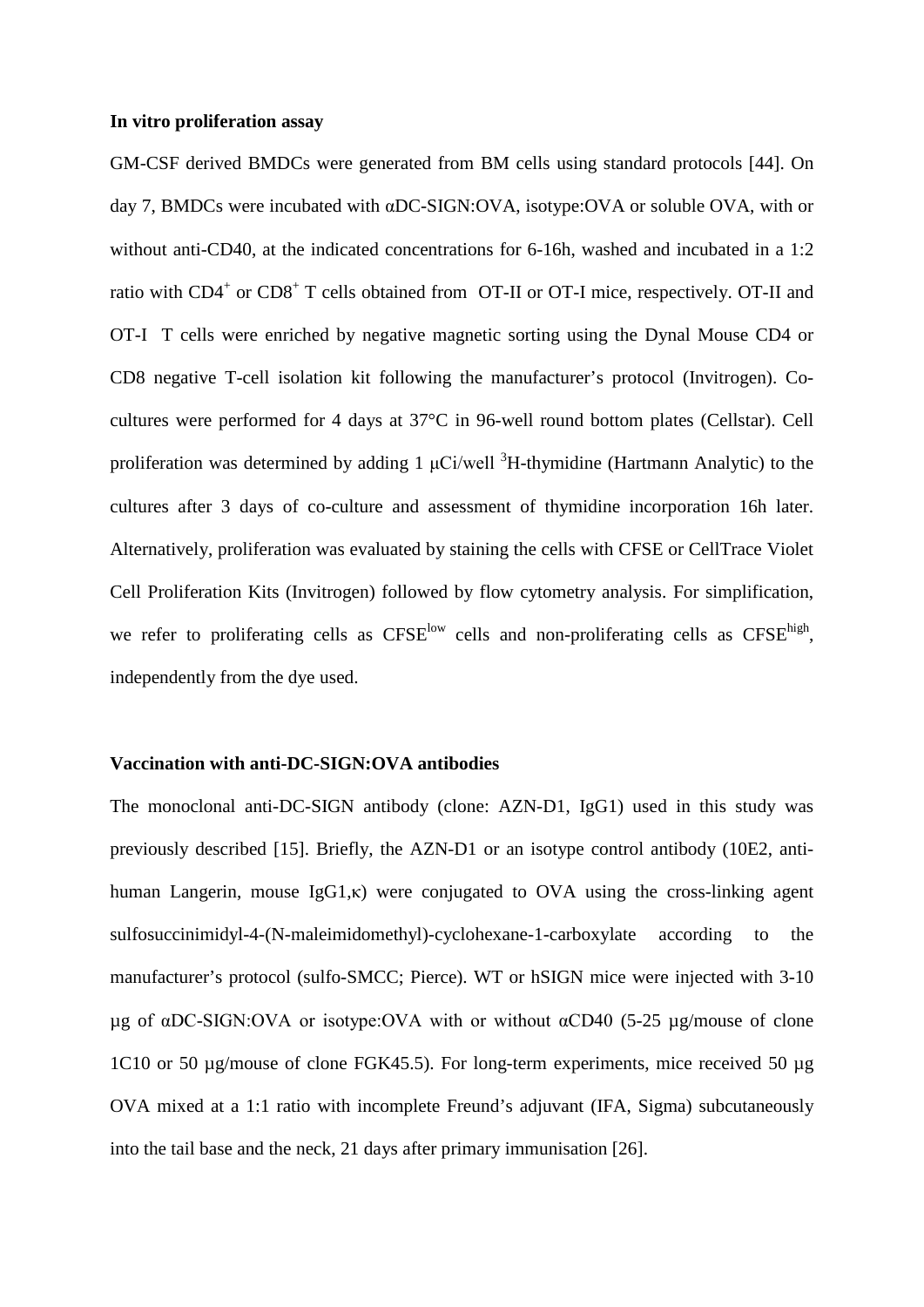#### **In vivo T-cell priming**

One day before immunisation,  $2-3x10^6$  OVA-specific congenic CD45.1<sup>+</sup>CD8<sup>+</sup>OT-I or CD45.1<sup>+</sup>CD4<sup>+</sup>OT-II T cells were adoptively transferred intravenously into WT or hSIGN mice. Blood and lymphoid organs (spleen, inguinal LN) were analysed at indicated time points. LN (1x10<sup>6</sup>) and spleen cells (1x10<sup>7</sup>) were re-stimulated with 1  $\mu$ g/mL OVA<sub>257-264</sub> (SIINFEKL) or MOG35-55 peptide (Department of Chemical Biology, HZI). After 2h Brefeldin A (eBioscience) was added for additional 3h before staining.

#### **In vivo cytotoxicity assay**

WT or hSIGN mice were adoptively transferred with  $3.5x10^6$  CD8<sup>+</sup> enriched OT-I T cells and vaccinated 1 day later. After 6 days, splenocytes from naïve WT mice were pulsed with SIINFEKL peptide  $(1x10^{-6} M)$  for 30 min at 37°C, washed, and labelled with a low concentration of CFSE  $(1\mu M)$ , or left unpulsed and labelled with a high concentration of CFSE (10  $\mu$ M). Pulsed (CFSE<sup>low</sup>) and non-pulsed (CFSE<sup>high</sup>) cells were mixed at a 1:1 ratio and  $3.5x10<sup>7</sup>$  cells were injected intravenously into vaccinated and non-vaccinated recipient animals (protocol modified from [\[25\]](#page-22-9)). After 5 h, splenocytes from recipient mice were analysed by flow cytometry to determine the percentage of  $CFSE^{low}$  and  $CFSE^{high}$  cells. Specific lysis was quantified using the following equation: % specific lysis  $1-(r_{\text{non}})$ vaccinated/ $r_{\text{vaccinated}}$ )]×100, with the ratio (r) being determined as the % of CFSE<sup>high</sup> divided by the % of CFSE<sup>low</sup> cells.

#### *Listeria monocytogenes* **infection**

Vaccinated and non-vaccinated control mice were infected intravenously with a low dose LM-OVA  $(5x10^4$  CFU, short-term vaccination protocol) to analyse the primary immune response, or a high dose  $(2x10^5$  CFU long-term vaccination protocol) to investigate a secondary immune response. The OVA-expressing *L. monocytogenes* 140403s strain (DMX,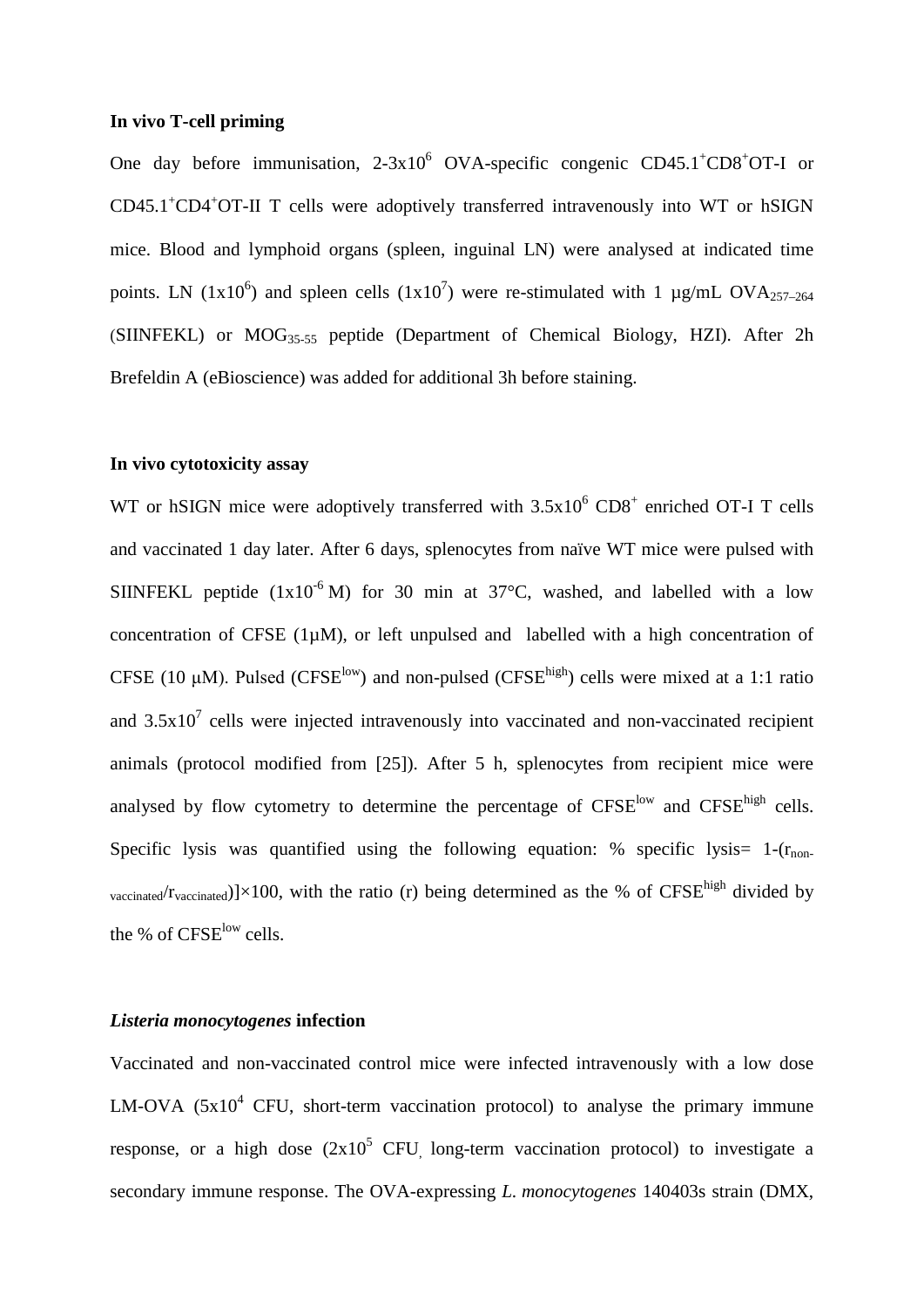Philadelphia) was kindly provided by H. Shen [\[45\]](#page-23-12). LM-OVA was grown in Tryptic Soy Broth (TSB, BD, Biosciences) until early log phase. Bacterial density was adjusted according to a standard growth curve after measuring OD at 600 nm. Bacterial burden was determined in liver and spleen of infected mice. Livers were collected in 1mL sterile PBS (Gibco) and mechanically disrupted. Spleens were lysed using  $0.1\%$  v/v Triton-X in dH<sub>2</sub>O. Suspensions were plated in serial dilutions on TSB agar containing  $50\mu g/mL$  erythromycin (Sigma). CFUs were calculated after incubating agar plates for 2 days at 37°C.

#### **ELISA**

OVA-specific IgG1 and IgG2c were assessed in serum samples by ELISA as previously described [\[46\]](#page-23-13). To evaluate antibody concentrations IgG1 (clone OVA-14, Sigma) was used as a standard. IgG2c was assessed by measuring serum dilutions from 1:500 to 1:8000. Biotinylated anti-mouse IgG1 (A85-1, Pharmingen) or alkaline phosphatase conjugated antimouse IgG2c (Southern Biotech) antibodies were used.

#### **Statistical analysis**

Data analysis was performed using GraphPad Prism Software 5.0. Statistics were calculated using One-Way ANOVA or Mann-Whitney t-test as indicated in the figure legends. Means are given as  $\pm$ SD with *p*-values considered significant as follows: \**p*<0.05; \*\**p*<0.01; and \*\*\**p<0.001*.

#### **Acknowledgements**

This work was supported by the Deutsche Forschungsgemeinschaft (SFB900), EUREKA/LIPO and BMBF/Eurotransbio. WG and CH were supported by the Hannover Biomedical Research School (HBRS), the Center for Infection Biology (ZIB) and the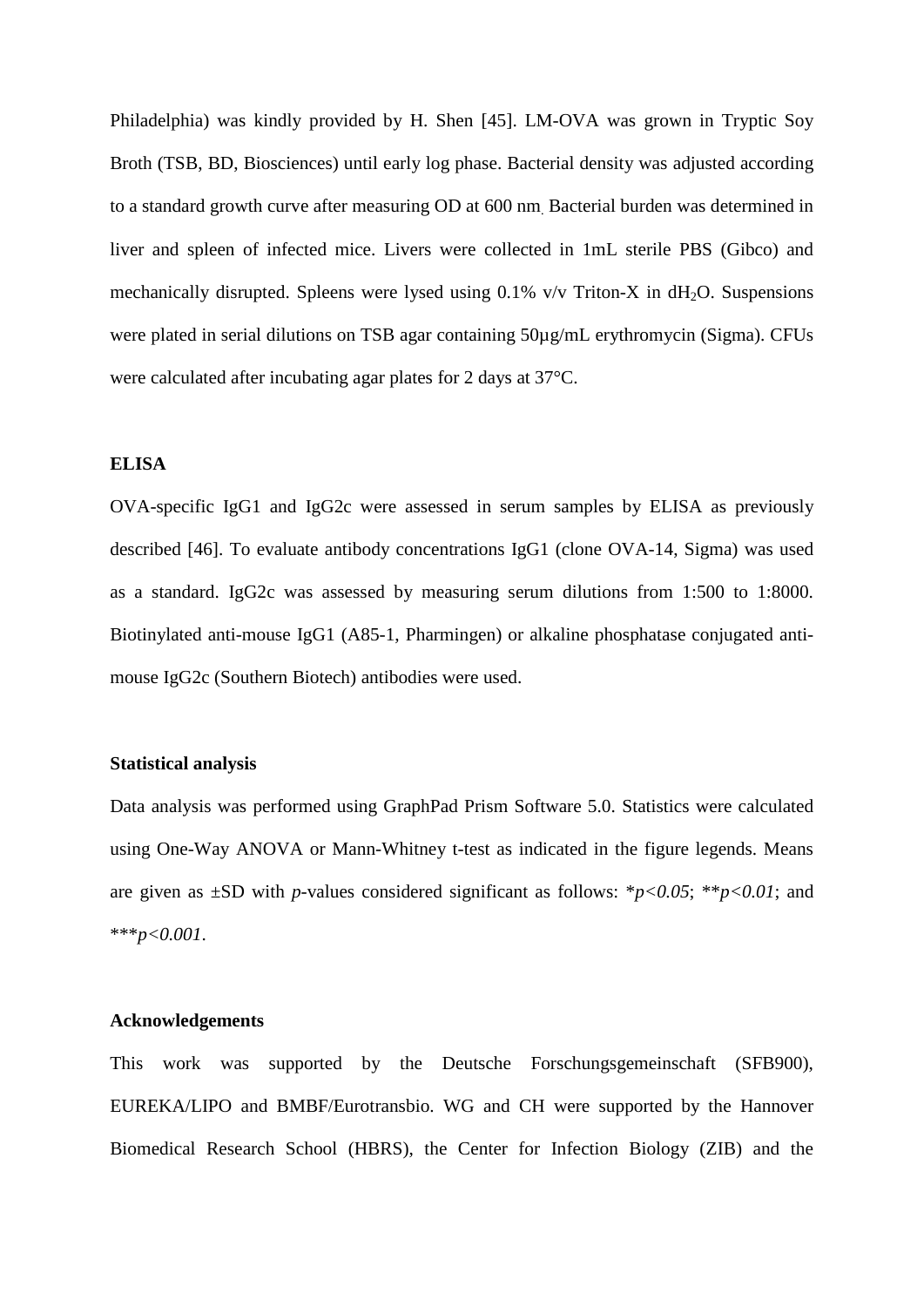Research Training group (GRK-1441). CTM was supported by the German National Academic Foundation.

We thank Christine Jänke, Martina Thiele, Maxine Swallow, Melanie Gohmert and Friederike Kruse for expert technical assistance and Luigia Pace (Institut Curie, France) for kindly providing the SIINFEKL-pentamers.

## **Conflict of interest**

The authors declare no financial or commercial conflict of interest.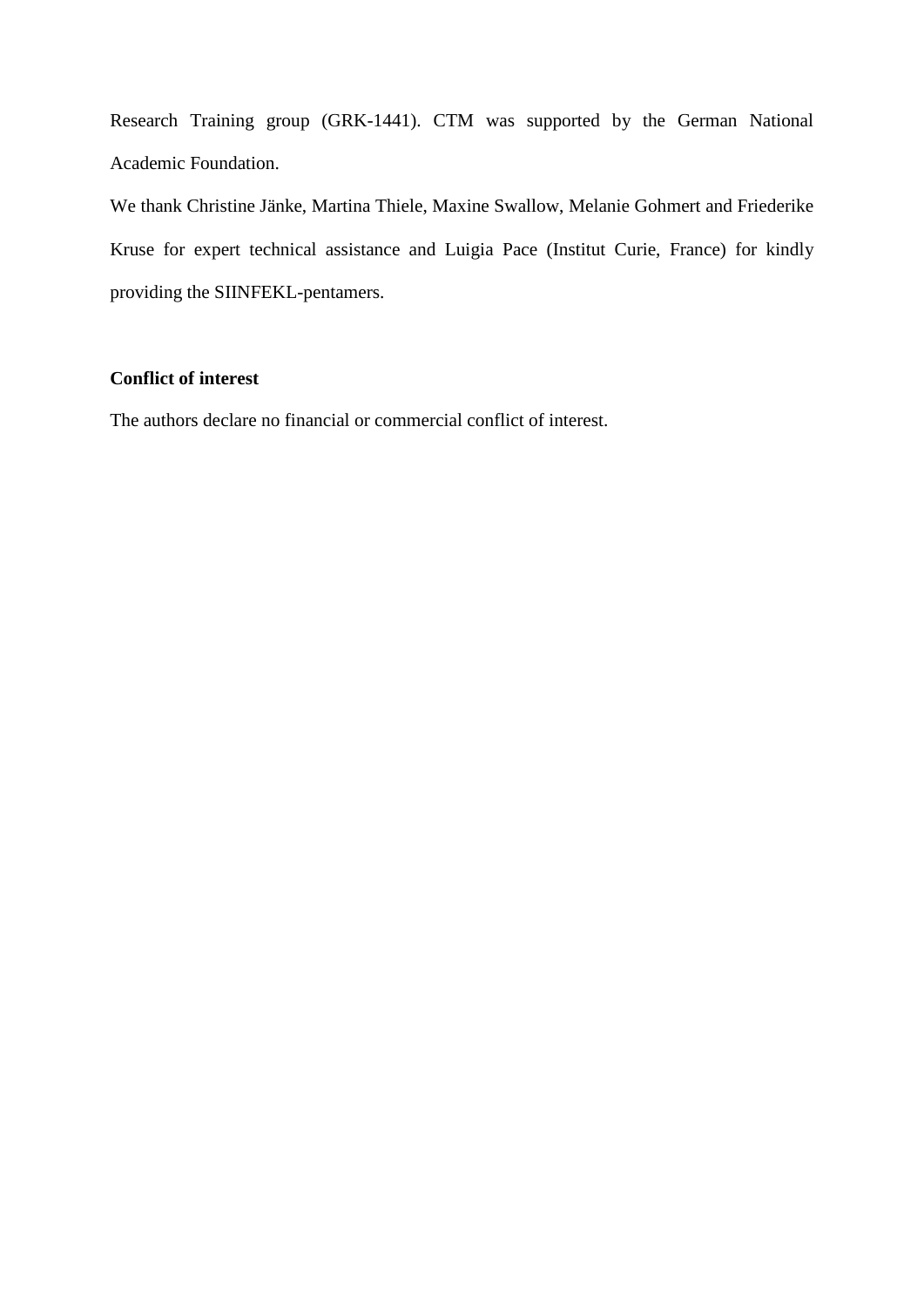### **References**

- <span id="page-21-0"></span>1 **Tacken, P. J., de Vries, I. J., Torensma, R. and Figdor, C. G.,** Dendritic-cell immunotherapy: from ex vivo loading to in vivo targeting. *Nat Rev Immunol* 2007. **7**: 790-802.
- <span id="page-21-1"></span>2 **Bonifaz, L. C., Bonnyay, D. P., Charalambous, A., Darguste, D. I., Fujii, S., Soares, H., Brimnes, M. K.***,* **et al,** In vivo targeting of antigens to maturing dendritic cells via the DEC-205 receptor improves T cell vaccination. *J Exp Med* 2004. **199**: 815-824.
- <span id="page-21-12"></span>3 **Unger, W. W., van Beelen, A. J., Bruijns, S. C., Joshi, M., Fehres, C. M., van Bloois, L., Verstege, M. I.***,* **et al,** Glycan-modified liposomes boost CD4(+) and CD8(+) T-cell responses by targeting DC-SIGN on dendritic cells. *J Control Release* 2012. **160**: 88-95.
- <span id="page-21-13"></span>4 **Singh, S. K., Stephani, J., Schaefer, M., Kalay, H., Garcia-Vallejo, J. J., den Haan, J., Saeland, E.***,* **et al,** Targeting glycan modified OVA to murine DC-SIGN transgenic dendritic cells enhances MHC class I and II presentation. *Mol Immunol* 2009. **47**: 164-174.
- <span id="page-21-2"></span>5 **Bonifaz, L., Bonnyay, D., Mahnke, K., Rivera, M., Nussenzweig, M. C. and Steinman, R. M.,** Efficient targeting of protein antigen to the dendritic cell receptor DEC-205 in the steady state leads to antigen presentation on major histocompatibility complex class I products and peripheral CD8+ T cell tolerance. *J Exp Med* 2002. **196**: 1627-1638.
- <span id="page-21-3"></span>6 **Idoyaga, J., Lubkin, A., Fiorese, C., Lahoud, M. H., Caminschi, I., Huang, Y., Rodriguez, A.***,* **et al,** Comparable T helper 1 (Th1) and CD8 T-cell immunity by targeting HIV gag p24 to CD8 dendritic cells within antibodies to Langerin, DEC205, and Clec9A. *Proc Natl Acad Sci U S A* 2011. **108**: 2384-2389.
- <span id="page-21-4"></span>7 **Keler, T., Ramakrishna, V. and Fanger, M. W.,** Mannose receptor-targeted vaccines. *Expert Opin Biol Ther* 2004. **4**: 1953-1962.
- <span id="page-21-5"></span>8 **Caminschi, I., Proietto, A. I., Ahmet, F., Kitsoulis, S., Shin Teh, J., Lo, J. C., Rizzitelli, A.***,* **et al,** The dendritic cell subtype-restricted C-type lectin Clec9A is a target for vaccine enhancement. *Blood* 2008. **112**: 3264-3273.
- <span id="page-21-6"></span>9 **Witmer-Pack, M. D., Swiggard, W. J., Mirza, A., Inaba, K. and Steinman, R. M.,** Tissue distribution of the DEC-205 protein that is detected by the monoclonal antibody NLDC-145. II. Expression in situ in lymphoid and nonlymphoid tissues. *Cell Immunol* 1995. **163**: 157-162.
- <span id="page-21-7"></span>10 **Dudziak, D., Kamphorst, A. O., Heidkamp, G. F., Buchholz, V. R., Trumpfheller, C., Yamazaki, S., Cheong, C.***,* **et al,** Differential antigen processing by dendritic cell subsets in vivo. *Science* 2007. **315**: 107-111.
- <span id="page-21-8"></span>11 **Hawiger, D., Inaba, K., Dorsett, Y., Guo, M., Mahnke, K., Rivera, M., Ravetch, J. V.***,* **et al,** Dendritic cells induce peripheral T cell unresponsiveness under steady state conditions in vivo. *J Exp Med* 2001. **194**: 769-779.
- <span id="page-21-9"></span>12 **Trumpfheller, C., Finke, J. S., Lopez, C. B., Moran, T. M., Moltedo, B., Soares, H., Huang, Y.***,* **et al,** Intensified and protective CD4+ T cell immunity in mice with anti-dendritic cell HIV gag fusion antibody vaccine. *J Exp Med* 2006. **203**: 607-617.
- <span id="page-21-10"></span>13 **Bozzacco, L., Trumpfheller, C., Siegal, F. P., Mehandru, S., Markowitz, M., Carrington, M., Nussenzweig, M. C.***,* **et al,** DEC-205 receptor on dendritic cells mediates presentation of HIV gag protein to CD8+ T cells in a spectrum of human MHC I haplotypes. *Proc Natl Acad Sci U S A* 2007. **104**: 1289-1294.
- <span id="page-21-11"></span>14 **Kato, M., McDonald, K. J., Khan, S., Ross, I. L., Vuckovic, S., Chen, K., Munster, D.***,* **et al,** Expression of human DEC-205 (CD205) multilectin receptor on leukocytes. *International Immunology* 2006. **18**: 857-869.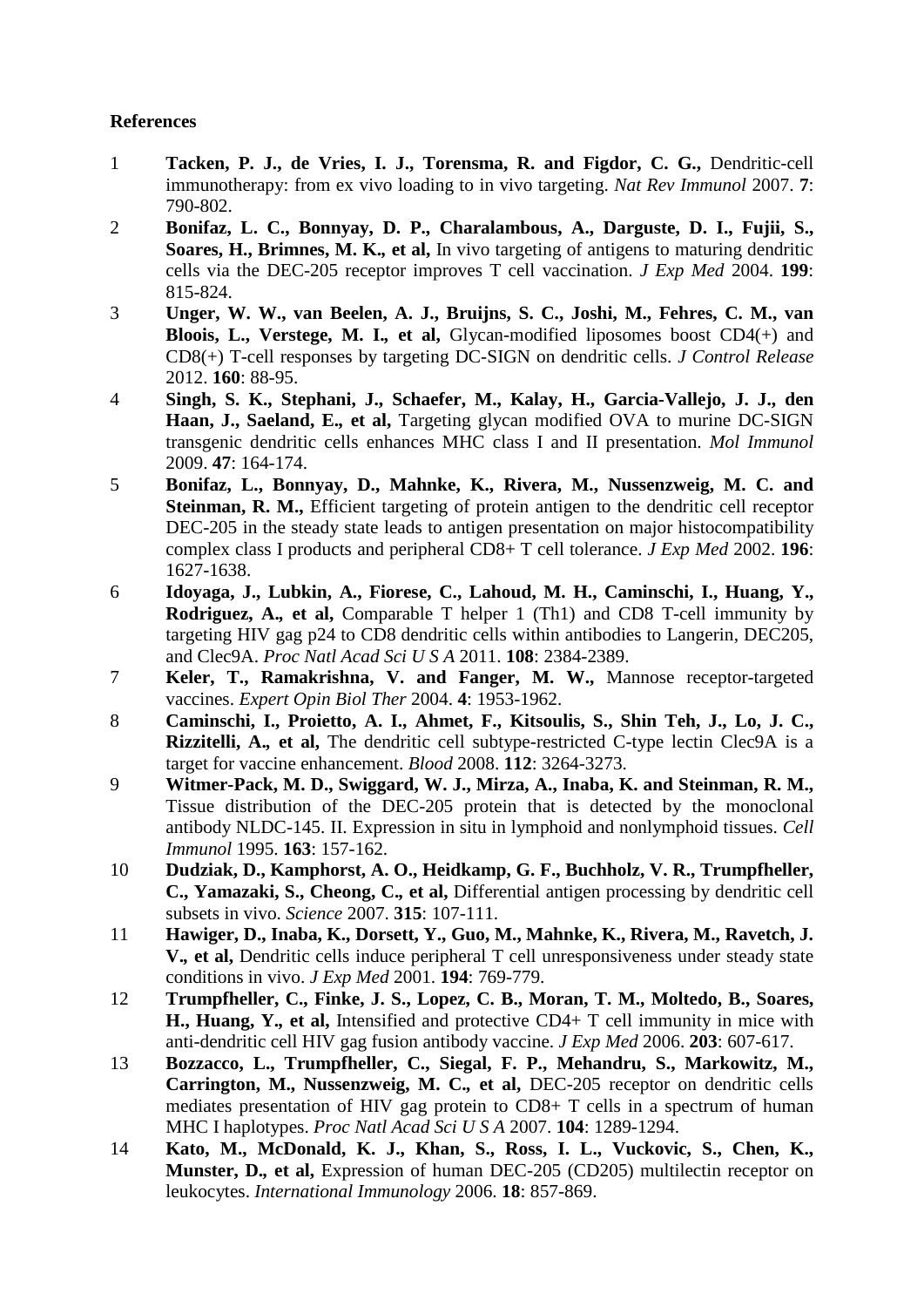- <span id="page-22-0"></span>15 **Geijtenbeek, T. B., Torensma, R., van Vliet, S. J., van Duijnhoven, G. C., Adema, G. J., van Kooyk, Y. and Figdor, C. G.,** Identification of DC-SIGN, a novel dendritic cell-specific ICAM-3 receptor that supports primary immune responses. *Cell* 2000. **100**: 575-585.
- <span id="page-22-1"></span>16 **Soilleux, E. J., Morris, L. S., Leslie, G., Chehimi, J., Luo, Q., Levroney, E., Trowsdale, J.***,* **et al,** Constitutive and induced expression of DC-SIGN on dendritic cell and macrophage subpopulations in situ and in vitro. *J Leukoc Biol* 2002. **71**: 445- 457.
- <span id="page-22-12"></span>17 **van Kooyk, Y. and Geijtenbeek, T. B.,** DC-SIGN: escape mechanism for pathogens. *Nat Rev Immunol* 2003. **3**: 697-709.
- <span id="page-22-2"></span>18 **Engering, A., Van Vliet, S. J., Geijtenbeek, T. B. and Van Kooyk, Y.,** Subset of DC-SIGN(+) dendritic cells in human blood transmits HIV-1 to T lymphocytes. *Blood* 2002. **100**: 1780-1786.
- <span id="page-22-3"></span>19 **Tacken, P. J., de Vries, I. J., Gijzen, K., Joosten, B., Wu, D., Rother, R. P., Faas, S. J.***,* **et al,** Effective induction of naive and recall T-cell responses by targeting antigen to human dendritic cells via a humanized anti-DC-SIGN antibody. *Blood* 2005. **106**: 1278-1285.
- <span id="page-22-4"></span>20 **Joshi, M. D., Unger, W. W., van Beelen, A. J., Bruijns, S. C., Litjens, M., van Bloois, L., Kalay, H.***,* **et al,** DC-SIGN mediated antigen-targeting using glycanmodified liposomes: formulation considerations. *Int J Pharm* 2011. **416**: 426-432.
- <span id="page-22-5"></span>21 **Kretz-Rommel, A., Qin, F., Dakappagari, N., Torensma, R., Faas, S., Wu, D. and Bowdish, K. S.,** In vivo targeting of antigens to human dendritic cells through DC-SIGN elicits stimulatory immune responses and inhibits tumor growth in grafted mouse models. *J Immunother* 2007. **30**: 715-726.
- <span id="page-22-6"></span>22 **Lara-Tejero, M. and Pamer, E. G.,** T cell responses to Listeria monocytogenes. *Curr Opin Microbiol* 2004. **7**: 45-50.
- <span id="page-22-7"></span>23 **Schaefer, M., Reiling, N., Fessler, C., Stephani, J., Taniuchi, I., Hatam, F., Yildirim, A. O.***,* **et al,** Decreased pathology and prolonged survival of human DC-SIGN transgenic mice during mycobacterial infection. *J Immunol* 2008. **180**: 6836- 6845.
- <span id="page-22-8"></span>24 **Tacken, P. J., Ginter, W., Berod, L., Cruz, L. J., Joosten, B., Sparwasser, T.,**  Figdor, C. G. and Cambi, A., Targeting DC-SIGN via its neck region leads to prolonged antigen residence in early endosomes, delayed lysosomal degradation, and cross-presentation. *Blood* 2011. **118**: 4111-4119.
- <span id="page-22-9"></span>25 **Hermans, I. F., Silk, J. D., Yang, J., Palmowski, M. J., Gileadi, U., McCarthy, C., Salio, M.***,* **et al,** The VITAL assay: a versatile fluorometric technique for assessing CTL- and NKT-mediated cytotoxicity against multiple targets in vitro and in vivo. *J Immunol Methods* 2004. **285**: 25-40.
- <span id="page-22-10"></span>26 **Spellberg, B. J., Ibrahim, A. S., Avanesian, V., Fu, Y., Myers, C., Phan, Q. T.,**  Filler, S. G., et al., Efficacy of the anti-Candida rAls3p-N or rAls1p-N vaccines against disseminated and mucosal candidiasis. *J Infect Dis* 2006. **194**: 256-260.
- <span id="page-22-11"></span>27 **Seder, R. A. and Hill, A. V.,** Vaccines against intracellular infections requiring cellular immunity. *Nature* 2000. **406**: 793-798.
- <span id="page-22-13"></span>28 **Geijtenbeek, T. B., Engering, A. and Van Kooyk, Y.,** DC-SIGN, a C-type lectin on dendritic cells that unveils many aspects of dendritic cell biology. *J Leukoc Biol* 2002. **71**: 921-931.
- <span id="page-22-14"></span>29 **Figdor, C. G., van Kooyk, Y. and Adema, G. J.,** C-type lectin receptors on dendritic cells and Langerhans cells. *Nat Rev Immunol* 2002. **2**: 77-84.
- <span id="page-22-15"></span>30 **Caminschi, I., Corbett, A. J., Zahra, C., Lahoud, M., Lucas, K. M., Sofi, M., Vremec, D.***,* **et al,** Functional comparison of mouse CIRE/mouse DC-SIGN and human DC-SIGN. *Int Immunol* 2006. **18**: 741-753.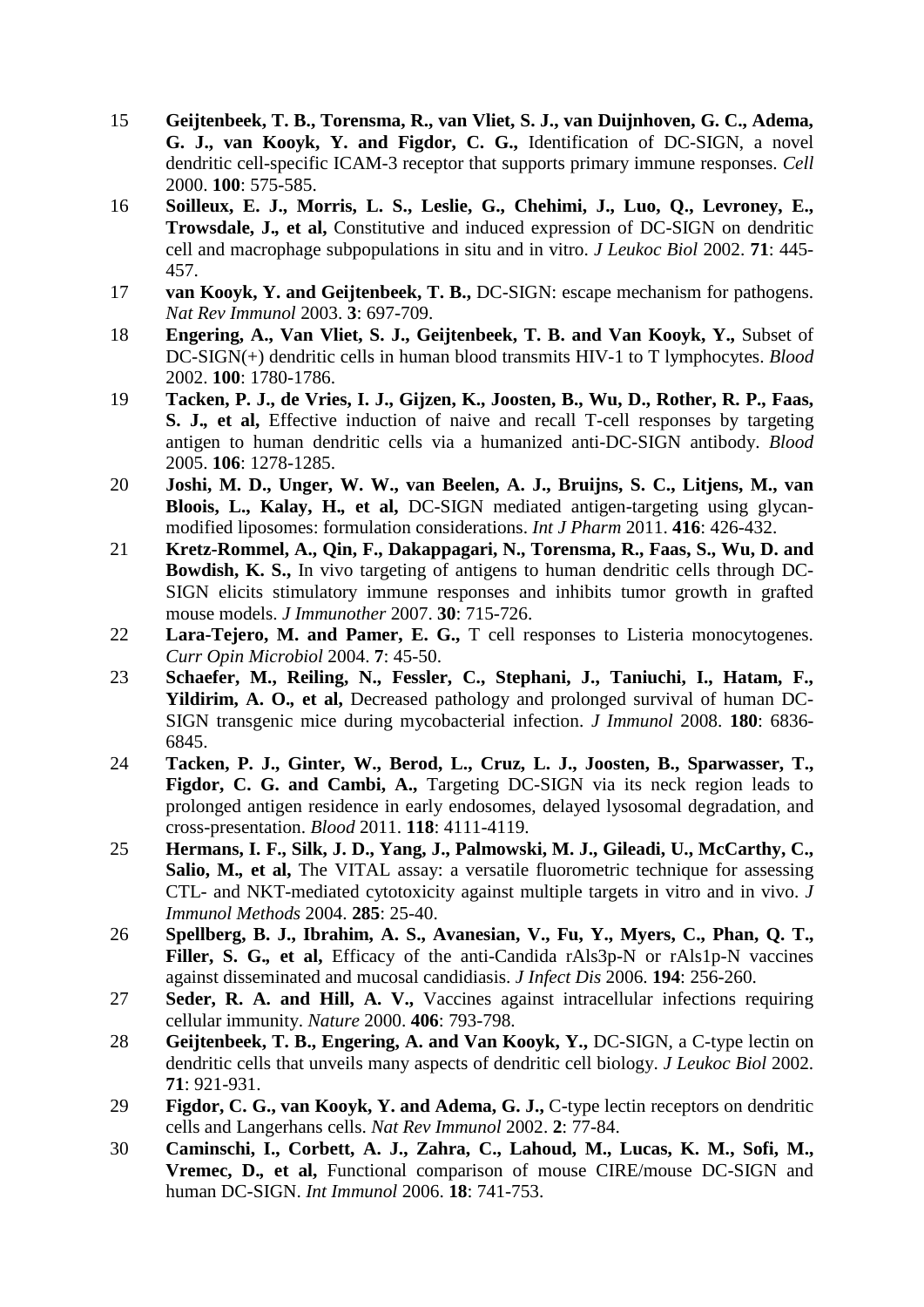- <span id="page-23-0"></span>31 **Baribaud, F., Pohlmann, S., Sparwasser, T., Kimata, M. T., Choi, Y. K., Haggarty, B. S., Ahmad, N.***,* **et al,** Functional and antigenic characterization of human, rhesus macaque, pigtailed macaque, and murine DC-SIGN. *J Virol* 2001. **75**: 10281-10289.
- <span id="page-23-1"></span>32 **Engering, A., Geijtenbeek, T. B., van Vliet, S. J., Wijers, M., van Liempt, E., Demaurex, N., Lanzavecchia, A.***,* **et al,** The dendritic cell-specific adhesion receptor DC-SIGN internalizes antigen for presentation to T cells. *J Immunol* 2002. **168**: 2118- 2126.
- <span id="page-23-2"></span>33 **Stern, J. N., Keskin, D. B., Kato, Z., Waldner, H., Schallenberg, S., Anderson, A., von Boehmer, H.***,* **et al,** Promoting tolerance to proteolipid protein-induced experimental autoimmune encephalomyelitis through targeting dendritic cells. *Proc Natl Acad Sci U S A* 2010. **107**: 17280-17285.
- <span id="page-23-9"></span>34 **Stylianou, E., Pepponi, I., van Dolleweerd, C. J., Paul, M. J., Ma, J. K. and Reljic, R.,** Exploring the vaccine potential of Dec-205 targeting in Mycobacterium tuberculosis infection in mice. *Vaccine* 2011. **29**: 2279-2286.
- 35 **Mahnke, K., Qian, Y., Fondel, S., Brueck, J., Becker, C. and Enk, A. H.,** Targeting of antigens to activated dendritic cells in vivo cures metastatic melanoma in mice. *Cancer Res* 2005. **65**: 7007-7012.
- <span id="page-23-5"></span>36 **Castro, F. V., Tutt, A. L., White, A. L., Teeling, J. L., James, S., French, R. R. and Glennie, M. J.,** CD11c provides an effective immunotarget for the generation of both CD4 and CD8 T cell responses. *Eur J Immunol* 2008. **38**: 2263-2273.
- 37 **Loschko, J., Heink, S., Hackl, D., Dudziak, D., Reindl, W., Korn, T. and Krug, A. B.,** Antigen targeting to plasmacytoid dendritic cells via Siglec-H inhibits Th celldependent autoimmunity. *J Immunol* 2011. **187**: 6346-6356.
- <span id="page-23-3"></span>38 **Vyas, J. M., Van der Veen, A. G. and Ploegh, H. L.,** The known unknowns of antigen processing and presentation. *Nat Rev Immunol* 2008. **8**: 607-618.
- <span id="page-23-4"></span>39 **Flinsenberg, T. W., Compeer, E. B., Boelens, J. J. and Boes, M.,** Antigen crosspresentation: extending recent laboratory findings to therapeutic intervention. *Clin Exp Immunol* 2011. **165**: 8-18.
- <span id="page-23-6"></span>40 **Bachem, A., Hartung, E., Guttler, S., Mora, A., Zhou, X., Hegemann, A., Plantinga, M.***,* **et al,** Expression of XCR1 Characterizes the Batf3-Dependent Lineage of Dendritic Cells Capable of Antigen Cross-Presentation. *Front Immunol* 2012. **3**: 214.
- <span id="page-23-7"></span>41 **Moser, M. and Murphy, K. M.,** Dendritic cell regulation of TH1-TH2 development. *Nat Immunol* 2000. **1**: 199-205.
- <span id="page-23-8"></span>42 **Corbett, A. J., Caminschi, I., McKenzie, B. S., Brady, J. L., Wright, M. D., Mottram, P. L., Hogarth, P. M.***,* **et al,** Antigen delivery via two molecules on the CD8- dendritic cell subset induces humoral immunity in the absence of conventional "danger". *Eur J Immunol* 2005. **35**: 2815-2825.
- <span id="page-23-10"></span>43 **Wang, B., Kuroiwa, J. M., He, L. Z., Charalambous, A., Keler, T. and Steinman, R. M.,** The human cancer antigen mesothelin is more efficiently presented to the mouse immune system when targeted to the DEC-205/CD205 receptor on dendritic cells. *Ann N Y Acad Sci* 2009. **1174**: 6-17.
- <span id="page-23-11"></span>44 **Lutz, M. B., Kukutsch, N., Ogilvie, A. L., Rossner, S., Koch, F., Romani, N. and**  Schuler, G., An advanced culture method for generating large quantities of highly pure dendritic cells from mouse bone marrow. *J Immunol Methods* 1999. **223**: 77-92.
- <span id="page-23-12"></span>45 **Foulds, K. E., Zenewicz, L. A., Shedlock, D. J., Jiang, J., Troy, A. E. and Shen, H.,** Cutting edge: CD4 and CD8 T cells are intrinsically different in their proliferative responses. *J Immunol* 2002. **168**: 1528-1532.
- <span id="page-23-13"></span>46 **Baru, A. M., Hartl, A., Lahl, K., Krishnaswamy, J. K., Fehrenbach, H., Yildirim, A. O., Garn, H.***,* **et al,** Selective depletion of Foxp3+ Treg during sensitization phase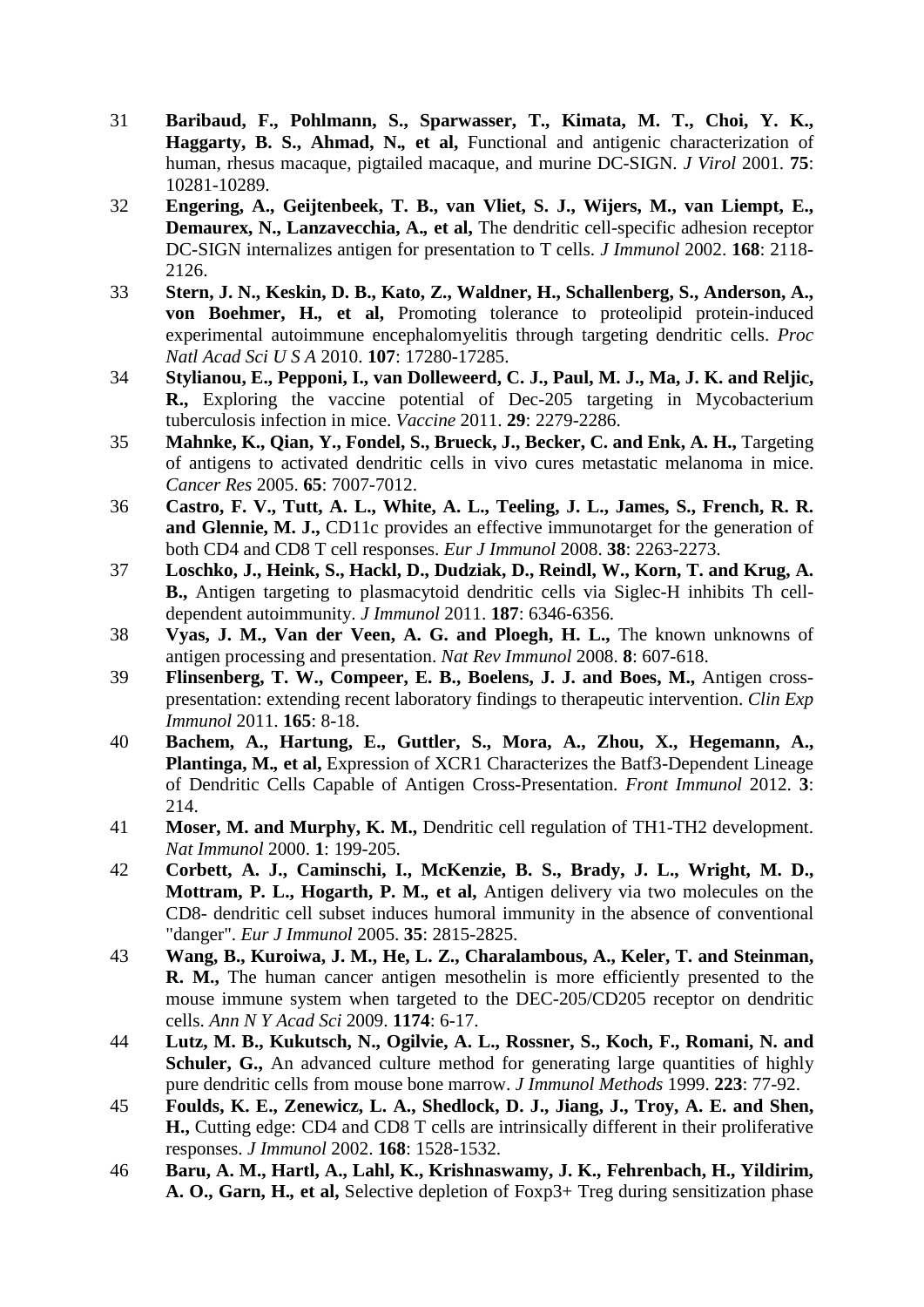aggravates experimental allergic airway inflammation. *Eur J Immunol* 2010. **40**: 2259- 2266.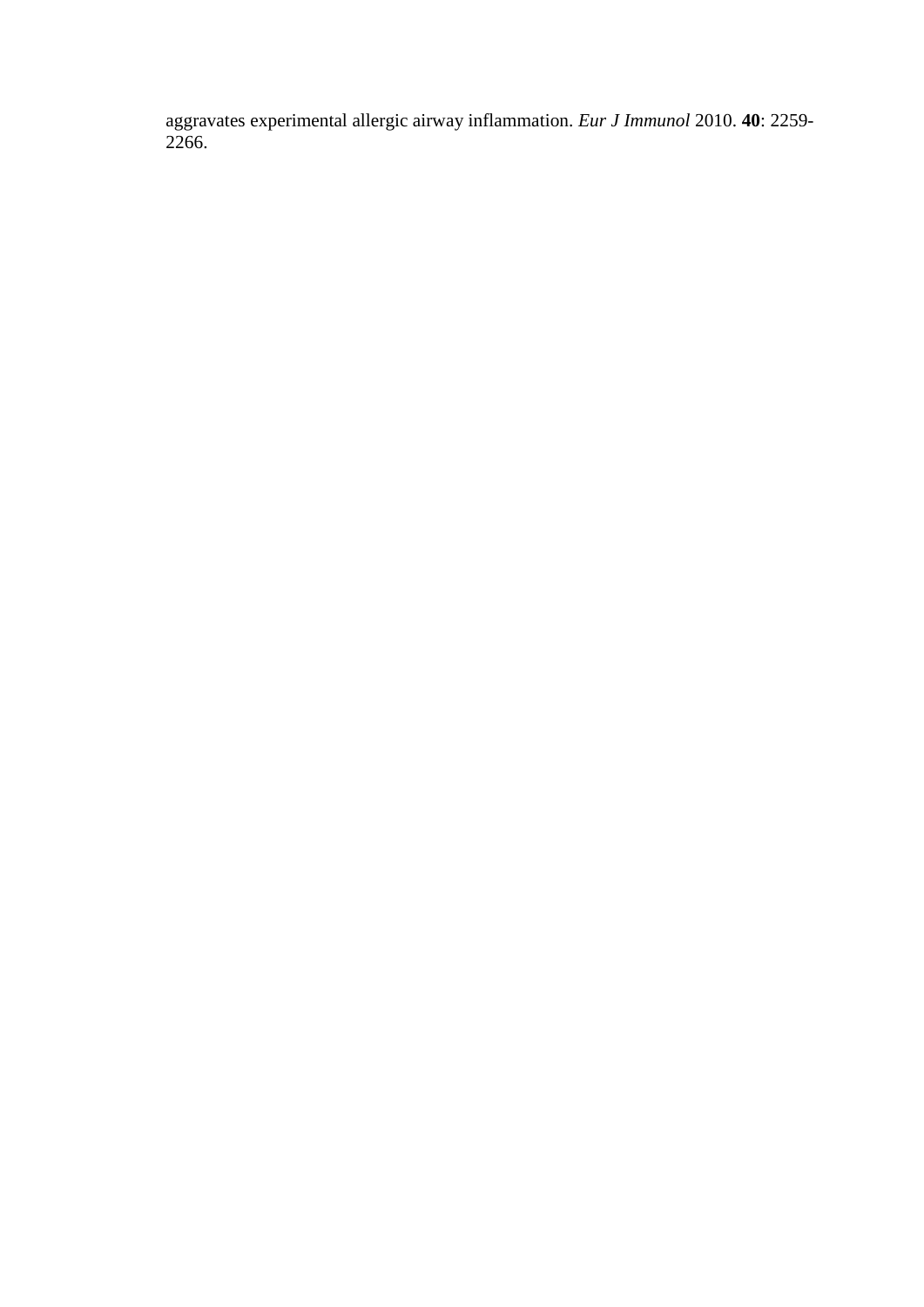

**Fig. 1. In vitro targeting of OVA to DCs via αDC-SIGN induces OT-II and OT-I T-cell**  proliferation. (A) CD4<sup>+</sup>OT-II and (B) CD8<sup>+</sup>OT-I T cells were co-cultured with targeted WT or hSIGN BMDCs and proliferation was determined by  ${}^{3}H$ -thymidine incorporation. Mean  $\pm$ SD of triplicate wells is depicted from one out of three experiments. \*\*\*p<0.001, one-way ANOVA. (C) Dose-dependent proliferation of CFSE-labelled CD4<sup>+</sup>OT-II (top) and CD8<sup>+</sup>OT-I (bottom) T cells co-cultured with WT (grey lines) or hSIGN (black lines) BMDCs targeted with increasing doses of αDC-SIGN:OVA with (solid lines) or without (dotted lines) αCD40. Mean of duplicate wells from one out of three experiments is depicted. (D, E) Percentage of IFN-γ-producing CD8<sup>+</sup>OT-I or CD4<sup>+</sup>OT-II T cells (re-stimulated with PMA/Iono) after 4-5 days of co-culture with WT or hSIGN BMDCs targeted with 0.5 µg/mL αDC-SIGN-OVA with or without αCD40. (D) Representative plots for T-cell proliferation and IFN-γ staining after 4 days of co-culture are shown. (E) Data are shown as mean + SD of 5 samples (OT-I) or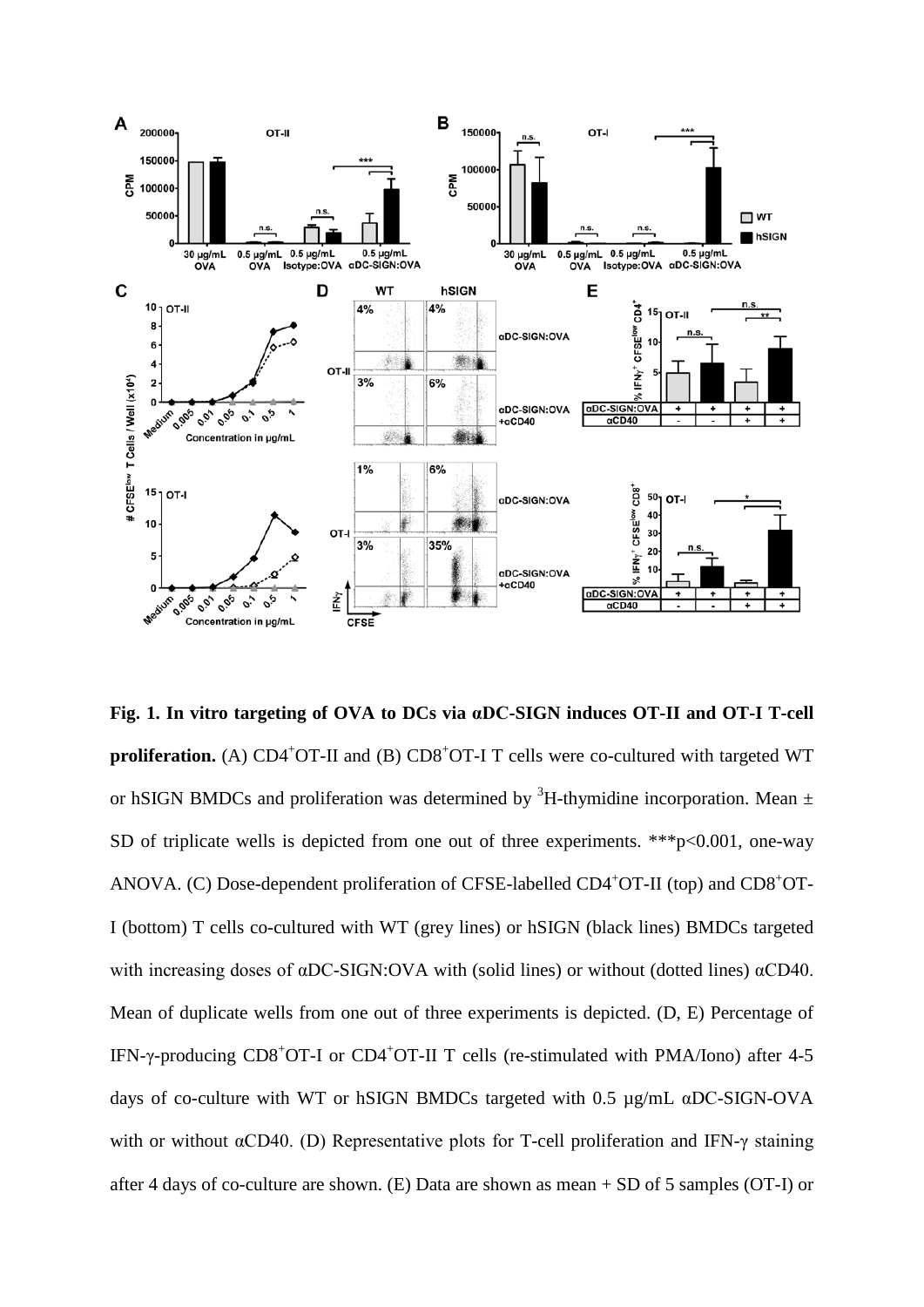6 samples (OT-II) pooled from three independent experiments. \*p<0.05; \*\*p<0.01; Mann-Whitney t-test.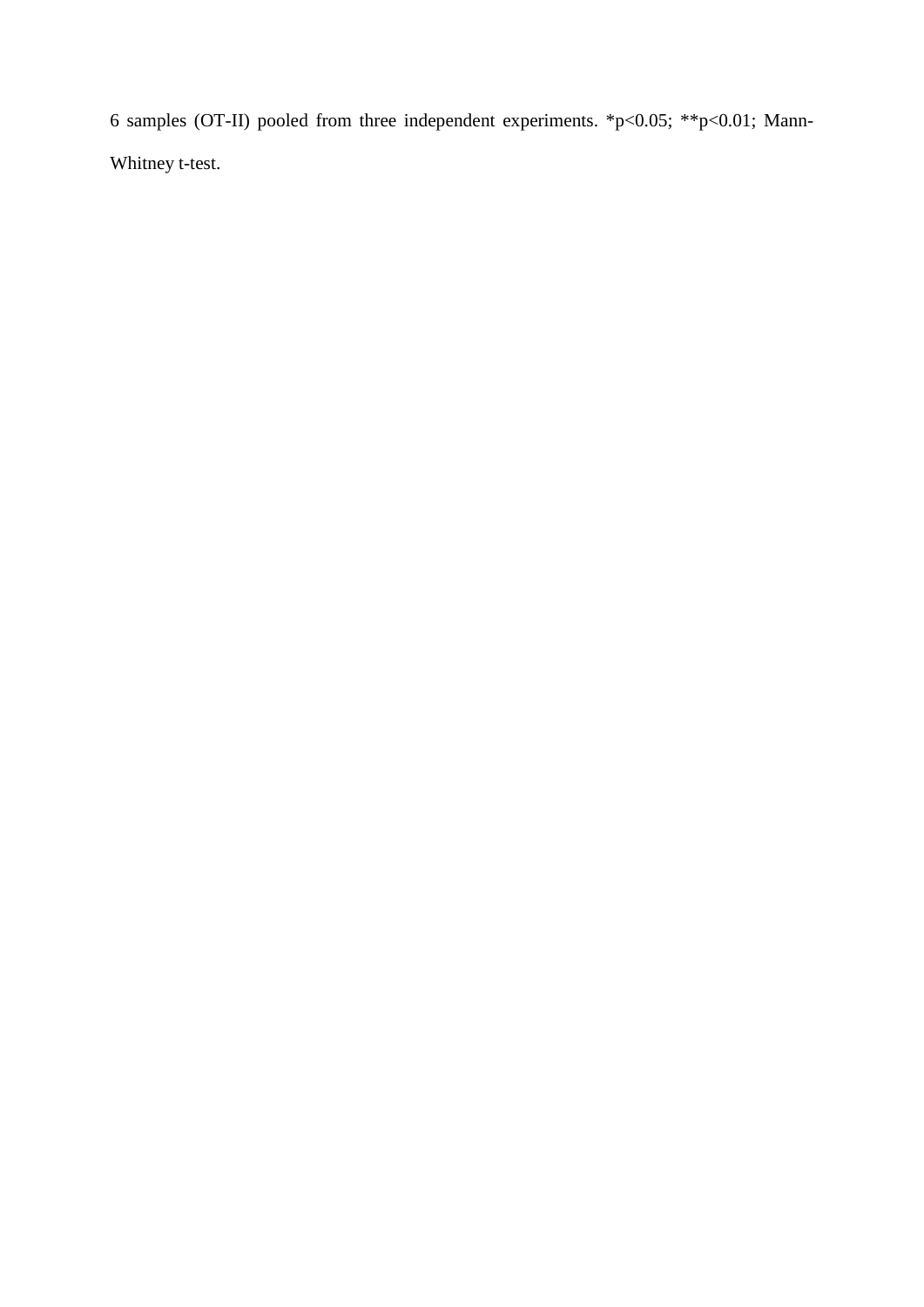

**Fig. 2. In vivo DC-SIGN targeting induces OT-II and OT-I T-cell proliferation.**  Expansion of adoptively transferred (A)  $CD45.1^{\circ}CD4^{\circ}OT$ -II or (B)  $CD45.1^{\circ}CD8^{\circ}OT$ -I T cells in the blood of WT (grey lines) or hSIGN (black lines) mice on day 1 to 9 postimmunisation. Dotted lines represent groups receiving only αDC-SIGN-OVA, solid lines represent groups receiving αCD40 in addition to αDC-SIGN-OVA. (C) Total numbers of  $CD45.1^{\circ}CD4^{\circ}OT$ -II and  $CD45.1^{\circ}CD8^{\circ}OT$ -I T cells in the spleen of WT and hSIGN mice at day 5 after immunisation, calculated from the total cell count after flow cytometric analysis. Data are shown as mean  $\pm$  SD, n=3-5 mice/group, from one experiment representative of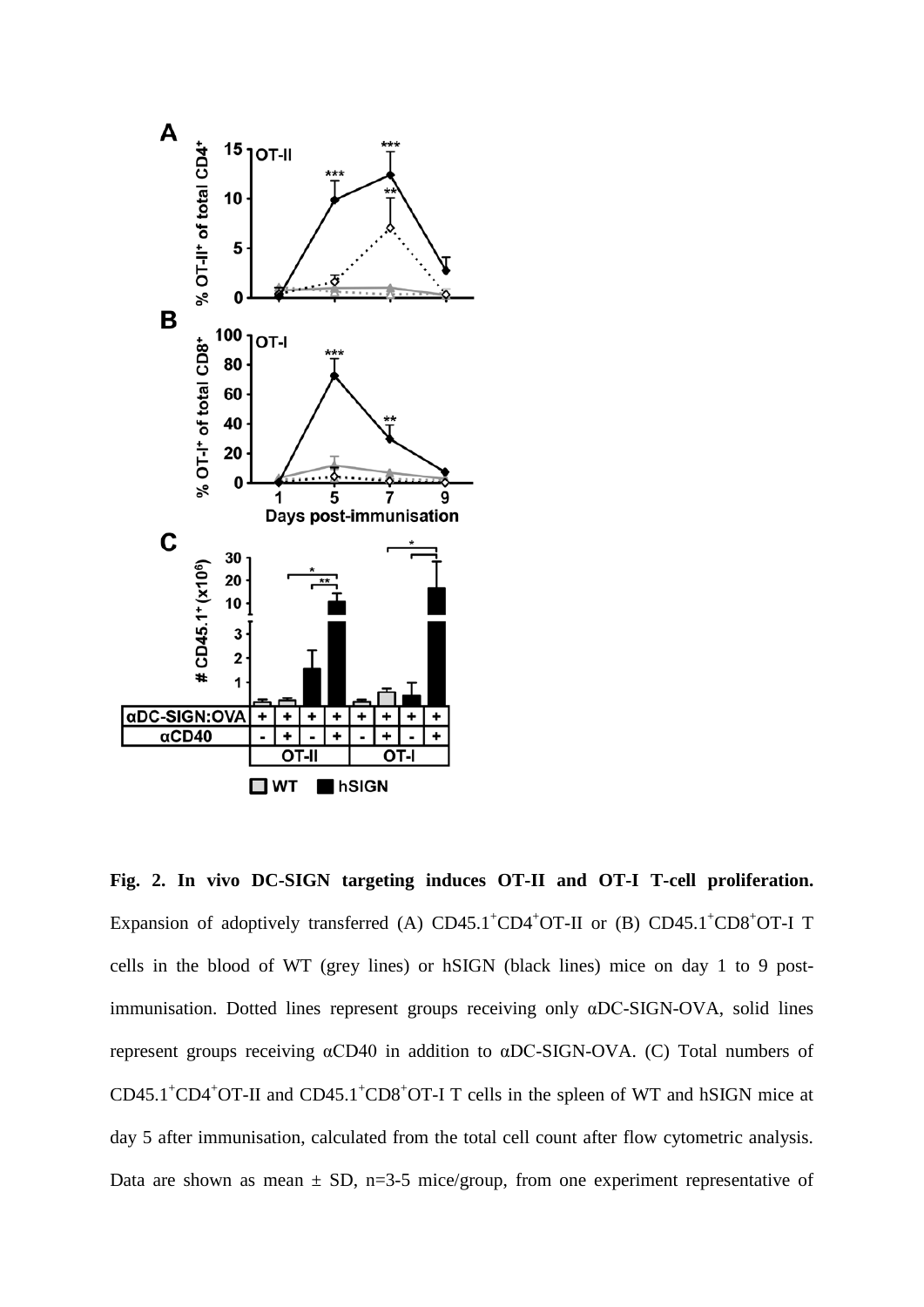three  $(A, B)$ , \*\*p<0.01; and \*\*\*p<0.001; one-way-ANOVA, or two  $(OT-II)$  and three  $(OT-I)$ experiments (C), \*p<0.05 and \*\*p<0.01; Mann-Whitney t-test.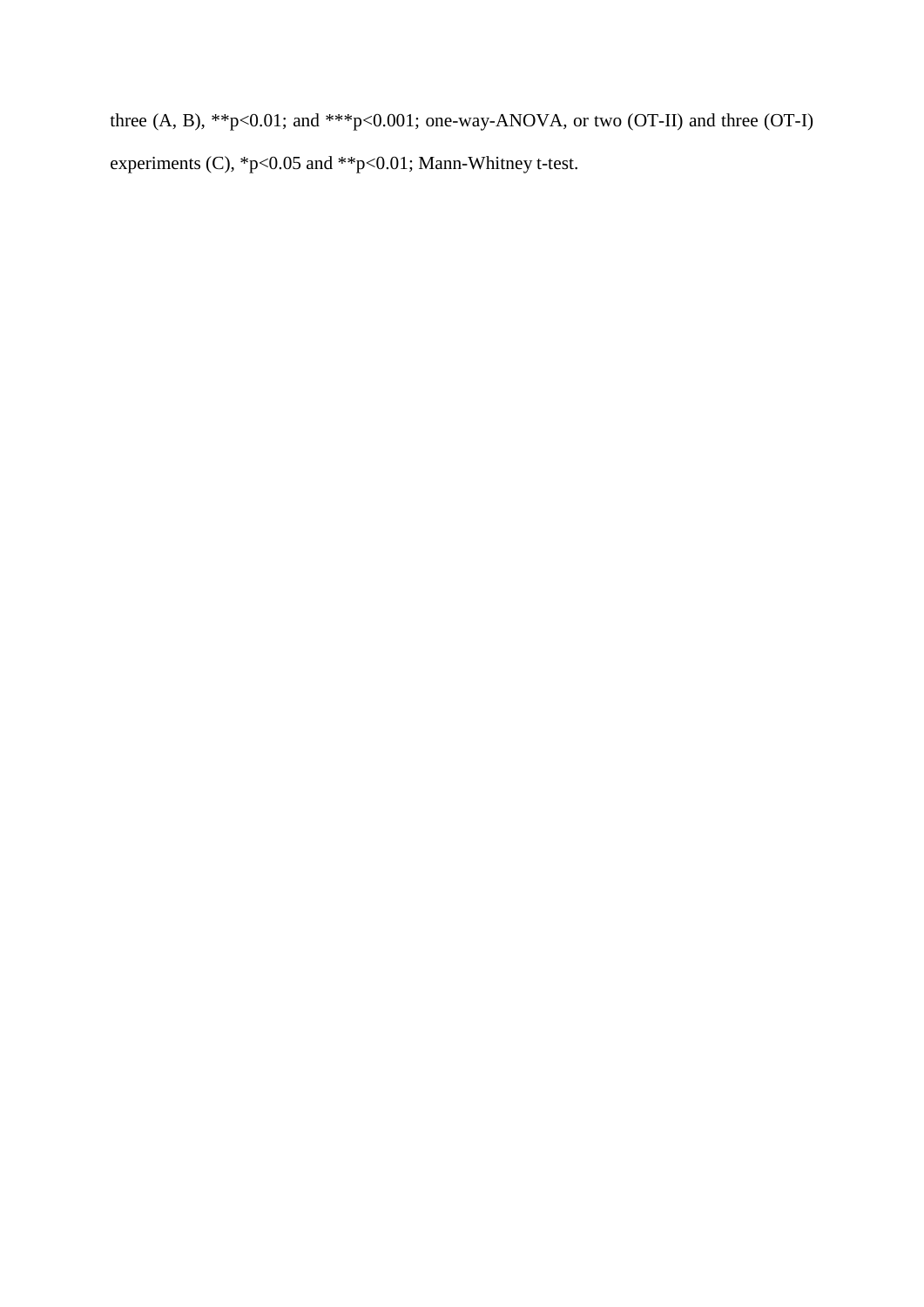

**Fig. 3. In vivo DC-SIGN targeting leads to the expansion of IFN-**γ**-producing cytotoxic T**  lymphocytes. After transfer of CD45.1<sup>+</sup>CD8<sup>+</sup>OT-I T cells, WT and hSIGN mice were immunised with  $\alpha$ DC-SIGN-OVA with or without  $\alpha$ CD40 and IFN- $\gamma$  production was analysed by flow cytometry. (A) Total numbers of IFN- $\gamma$ -producing CD45.1<sup>+</sup>CD8<sup>+</sup>OT-I T cells in immunised WT and hSIGN mice after ex vivo re-stimulation with SIINFEKL peptide, calculated from the total cell count after flow cytometric analysis. Data are shown as mean  $\pm$ SD, n=3-5 mice/group, One representative experiment of three is shown.  $*_{p<0.05}$  and \*\*p<0.01; Mann-Whitney t-test. (B, C) Specific lysis induced by in vivo DC-SIGN targeting after transferring CD8<sup>+</sup>OT-I T cells into WT and hSIGN mice on day 6 after immunisation. (B) Representative flow cytometry plots show the percentage of  $OVA$ -pulsed (CFSE<sup>low</sup>) and unpulsed ( $CFSE<sup>high</sup>$ ) splenocytes present in the spleen of WT and hSIGN mice 5 h after transfer. (C) Frequencies from (B) were used to calculate the specific lysis as described in the *Materials and Methods*. Data are shown as mean  $\pm$  SD of n=3-4 mice/group and are from one out of three experiments performed. \*\*\*p<0.001; one-way-ANOVA.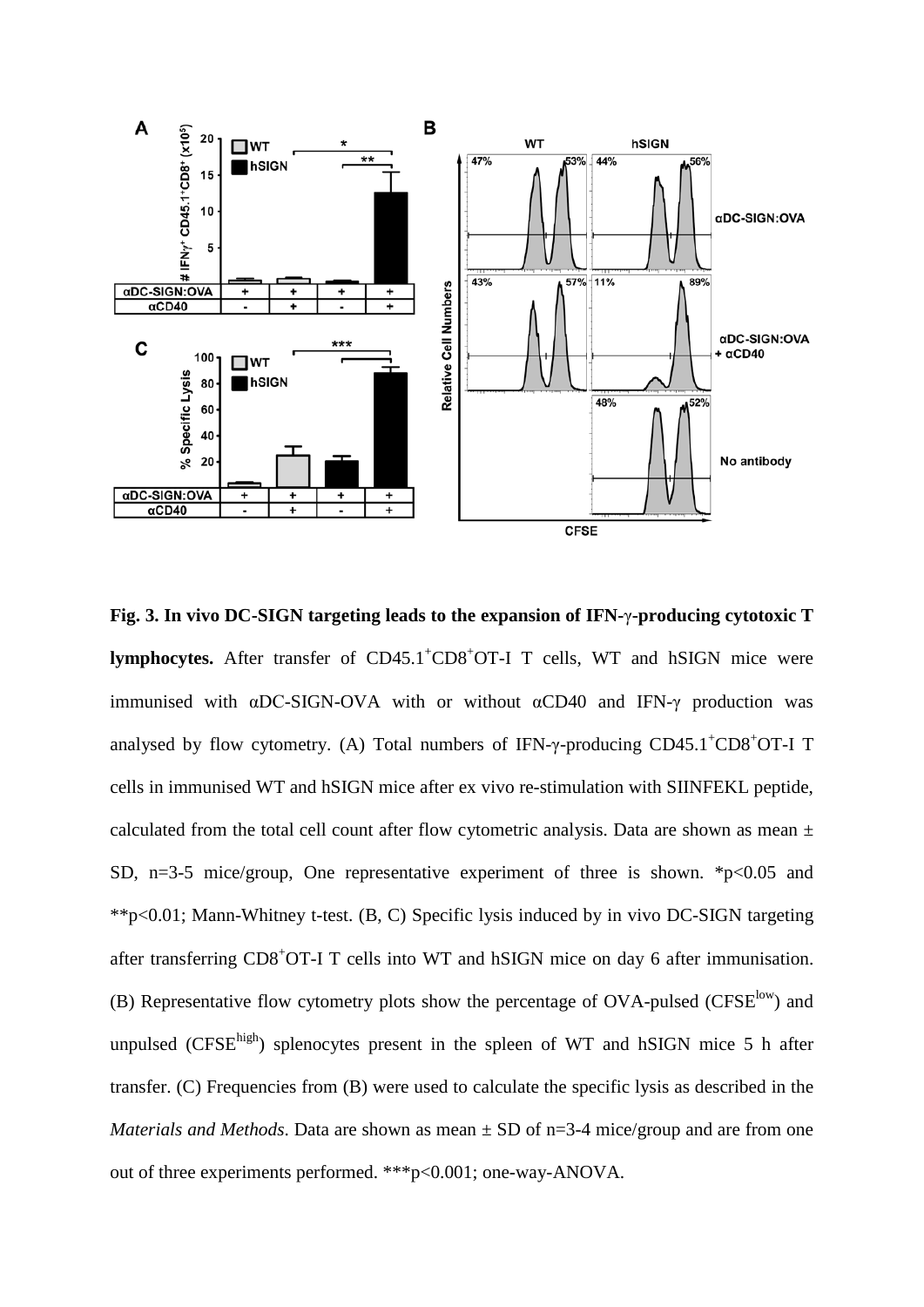![](_page_30_Figure_0.jpeg)

**Fig. 4. Vaccination with αDC-SIGN:OVA and αCD40 reduces bacterial burden in a** *Listeria monocytogenes* **infection model.** (A) Experimental scheme. (B) Representative plots showing expansion of endogenous antigen-specific  $CD8<sup>+</sup>$  T cells after DC-SIGN mediated vaccination, determined by CD62L and SIINFEKL-pentamer staining shortly before infection. (C) Quantification of  $CD62L^{low}$ pentamer<sup>+</sup> T cells before infection. Each symbol represents an individual mouse and data shown are from one experiment representative of three performed. \*p<0.05; Mann-Whitney t-test.  $(D, E)$  On day 7 after initial vaccination mice were infected with LM-OVA  $(5x10^4$  CFU) and 3 days later, the bacterial burden was assessed in (D) liver and (E) spleen. Each symbol represents an individual mouse and data are from one representative of two performed. (F) IFN-γ production was measured in spleen after ex vivo re-stimulation of spleen cells with PMA/Iono 3 days after infection. Each symbol represents an individual mouse and data are from one experiment performed.  $*p<0.05$ ; \*\*p<0.01 and \*\*\*p<0.001; one-way-ANOVA.